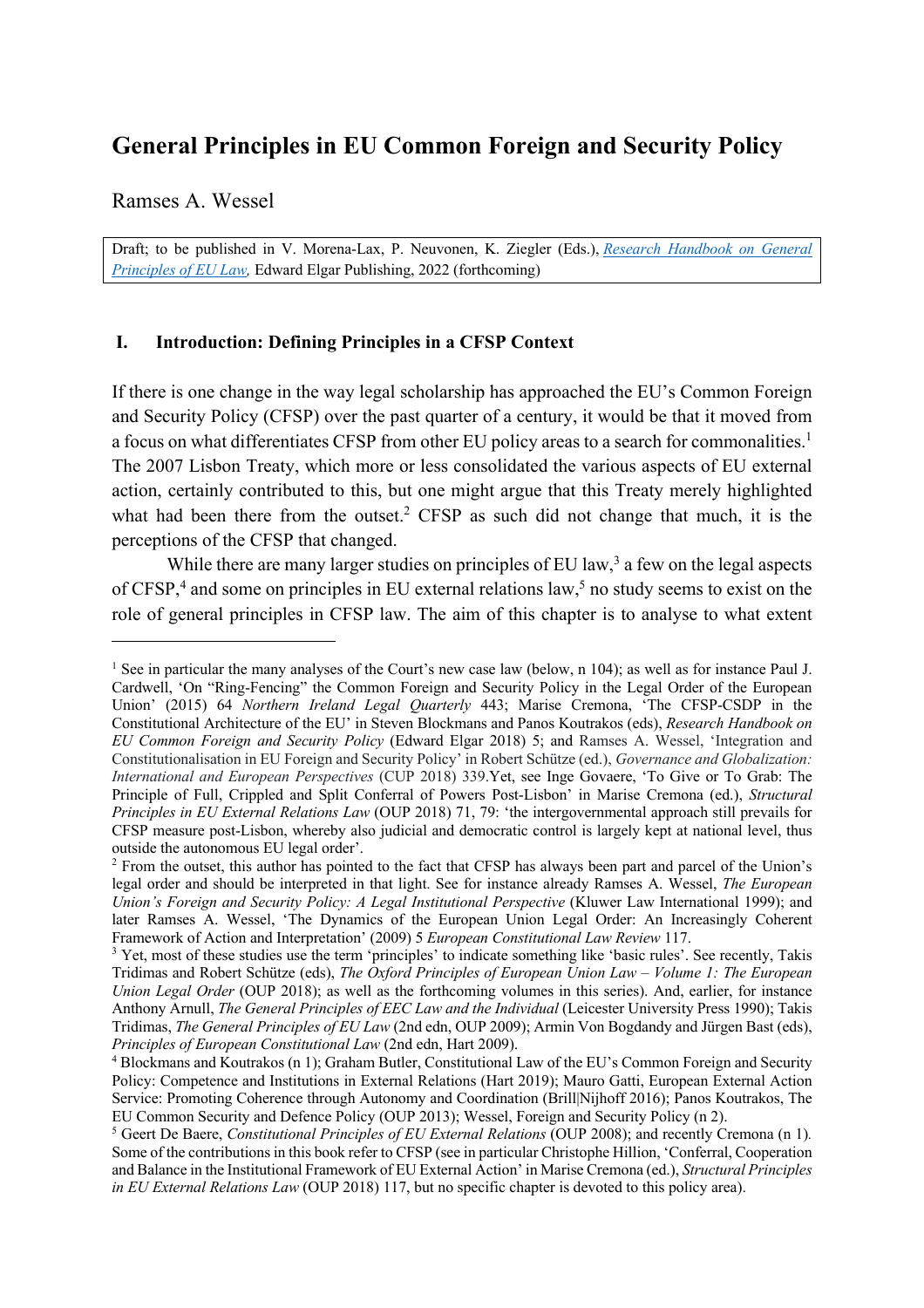general principles of EU law are applicable to the CFSP area, to what extent CFSP is bound or affected by general principles of EU law and which principles, if any, have been developed or strengthened within the CFSP context.<sup>6</sup> Its main claim is that the 'normalisation' of CFSP has been driven by the Court relying on general principles of EU law, mainly out of considerations of coherence, and to underline that CFSP is indeed 'part and parcel of the EU legal order', as Advocate General Wahl argued in the *H* case.<sup>7</sup> In that sense, it was assisted by Article 21 TEU, which integrates 'a set of principles and objectives which govern all external policies' (see further below).<sup>8</sup>

Defining 'principles' is notoriously difficult, as the introductory chapter to this volume underlines and no generally accepted definition exists.<sup>9</sup> For the purpose of the present chapter, however, we focus on the principles that are established by the EU treaties themselves or are developed in the case law of the Court of Justice of the European Union (CJEU). In that sense we closely follow Cremona's description of 'structural principles' as 'principles which have been drawn from the Treaties and elaborated by the Court to establish [the] institutional space … within which policy may be formed, in which the different actors understand and work within their respective roles'.<sup>10</sup> According to Cremona, principles under this heading would include the duty of sincere (and close) cooperation, the principles of conferral and institutional balance, mutual solidarity, subsidiarity, and the principle of autonomy.<sup>11</sup> Summarised, 'structural principles are … not concerned with the *substantive content* of policy, but rather with *process* and the *relationships* between actors in those processes, and their normative content reflects this'. <sup>12</sup> This would, *inter alia*, largely exclude the foundational principles of EU law listed under the heading 'Principles' as Part One of the TFEU from our analysis.<sup>13</sup> And,

<sup>6</sup> For more general analyses of CFSP see Wessel, 'Integration and Constitutionalisation' (n 1); Ramses A. Wessel and Joris Larik (eds), *EU External Relations Law: Text, Cases and Materials* (Hart 2020); or in a somewhat 'lighter' version: Ramses A. Wessel, 'Common Foreign, Security and Defence Policy', in Dennis Patterson and Anna Södersten (eds), *A Companion to European Union Law and International Law* (Wiley-Blackwell 2016) 394; as well as Butler (n 3).

<sup>7</sup> Opinion of AG Wahl in Case 455/14P H v Council of the European Union and European Commission ECLI:EU:C:2016:212.

<sup>8</sup> Cf Panos Koutrakos, 'Judicial Review in the EU's Common Foreign and Security Policy', (2018) 67 *ICLQ* 1.

<sup>&</sup>lt;sup>9</sup> Cf Constanze Semmelmann, 'General Principles in EU Law between a Compensatory Role and an Intrinsic Value' (2013) 19 *European Law Journal* 457, 460: '[a]lthough it appears to be a term of art, there is no generally accepted definition of what is meant by a principle, by its generality and what exactly denotes a general principle of EU law. A generic provision on the category of principles or even general principles within the sense of a legal basis for their recognition or for their mention as a source of EU law does not exist, let alone an authoritative definition of their concept.'

<sup>&</sup>lt;sup>10</sup> Marise Cremona, 'Structural Principles and their Role in EU External Relations Law', in Marise Cremona (ed.) *Structural Principles in EU External Relations Law* (OUP 2018) 3, 5. Cf. also Von Bogdandy, who sees the '*founding* principles or *structuring* principles as *constitutional* principles'; arguing that '[a] principle is a norm (understood in a broad sense) that shows a certain degree of inherent structural generality in the sense of an indeterminate, abstract, programmatic, non-conclusive or orientative character'. Armin Von Bogdandy (2010) 'Founding Principles of EU Law: A Theoretical and Doctrinal Sketch' 16 *European Law Journal* 95, 460.

<sup>&</sup>lt;sup>11</sup> See in this regard Klamert, Platon, and Moreno-Lax and Ziegler, Chapters 7, 8 and 13 respectively above.

<sup>12</sup> Cremona (n 1) 12. Cremona further distinguishes between two types of structural principle: relational and systemic. 'Relational principles govern the relationship between actors or legal subjects (not norms)' (at 17). Relational principles cover relations between Member States, between Member States and institutions, and between institutions. 'Systemic principles are concerned with the operation of the system as a whole, with building the EU's identity as a coherent, effective and autonomous actor in the world' (at 18). They work in close cooperation to the relational principles.

<sup>&</sup>lt;sup>13</sup> See Kostadinides, Chapter 16 and Groussot and Lindholm, Chapter 17 (above).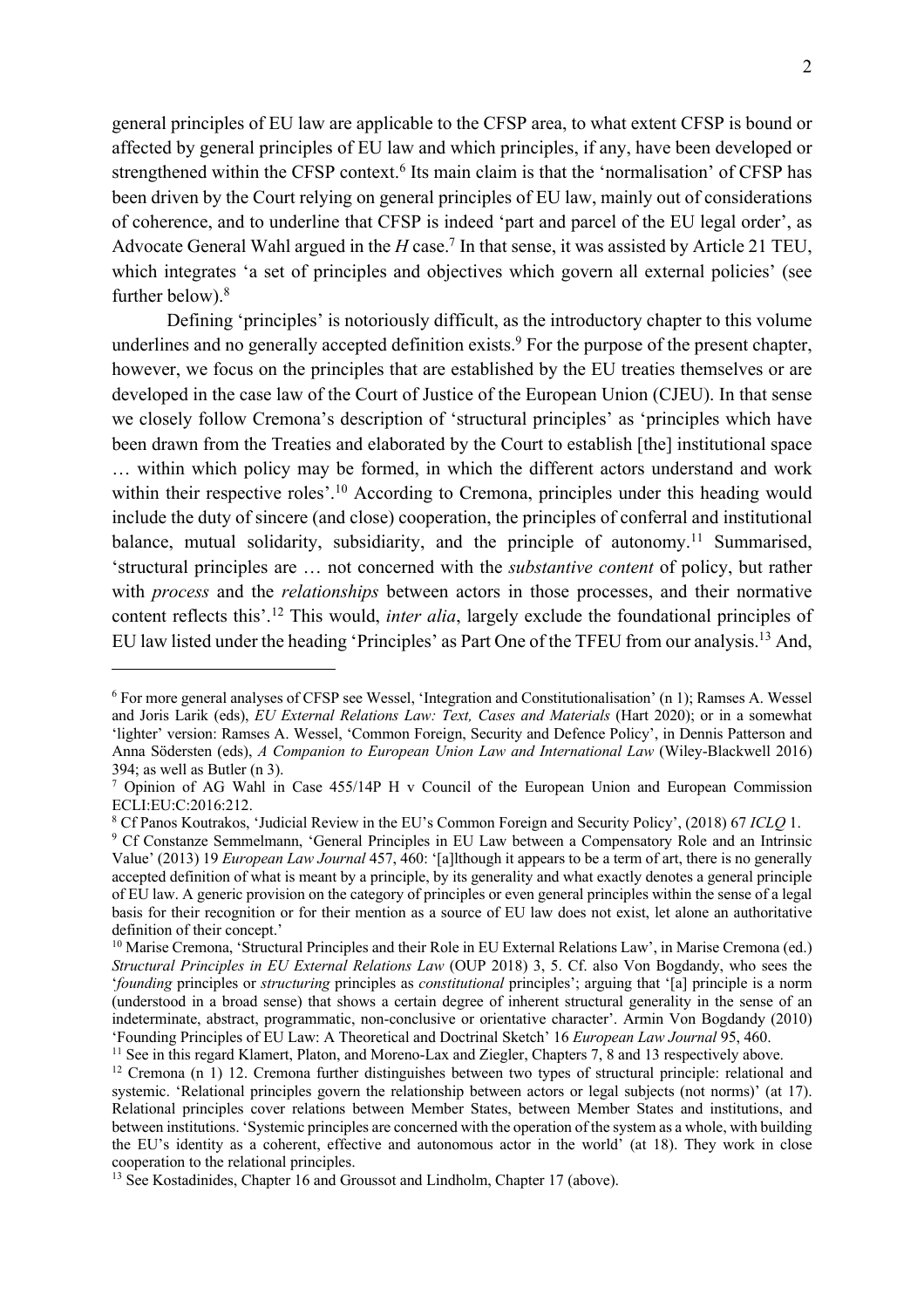although other general principles of EU law would perhaps fit this definition – such as the 'principles' of primacy and direct effect – these are also left out as they have been dealt with in the CFSP context in other studies and are of a different nature.<sup>14</sup> In short, the principles that are central in this chapter are mostly found in the treaties and are largely procedural. The question of whether these principles are 'general principles' is of a definitional nature. We believe they are, despite the fact that they are not 'unwritten'.<sup>15</sup> Following Paul Craig's observations in Chapter 2 above,  $16$  we see general principles of EU law as being part of the law that should guide the EU Court's review of all EU actions. They are 'general' in the sense that they are not confined to particular treaty articles, and apply across the Union legal order.<sup>17</sup>

Despite our focus on structural and procedural principles, the substantive content of policies is usually what non-legal outsiders would see as the most important aspect of any principles discussion. Indeed, general principles of EU law are often related to fundamental rights and rule of law issues.18 Here, however, it becomes more difficult to clearly demarcate principles from values, because 'general principles' are generally believed to reflect the values inherent to the rule of law (such as legal certainty and legitimate expectations, legal protection, equality before the law, fair hearings or transparency).<sup>19</sup> Equally complex is the distinction with 'objectives'. As will be further analysed below, the EU Treaties contain quite an extensive number of far-reaching objectives, which are sometimes linked to or presented as 'principles'.<sup>20</sup>

<sup>&</sup>lt;sup>14</sup> See for instance Wessel, 'Integration and Constitutionalisation' (n 1).

<sup>&</sup>lt;sup>15</sup> The 'unwritten' nature is often seen as a hallmark of GPs. Cf the work cited in Semmelman (n 9) 461); or Bruno De Witte, 'Institutional Principles: A Special Category of General Principles of EC Law' in Ulf Bernitz and Joakim Nergelius (eds), *General Principles of European Community Law* (Kluwer 2000) 143, who sees general principles as 'unwritten principles, recognised by the European Court of Justice, that have a status of higher law by the fact that they may be invoked as a standard for the review of Community acts'.

 $16$  Craig, Chapter 2 (above).

<sup>&</sup>lt;sup>17</sup> See they analysis by Craig, ibid, of the case law in that respect.

<sup>&</sup>lt;sup>18</sup> Cf Article 6(3) TEU. See also Craig (2020)) who underlines the historical focus on fundamental rights and proportionality review.

<sup>19</sup> See also the reference to the rule of law in the list of *values* in Art. 2 TEU and the list of *principles* in Art. 21 TEU (see further below). The examples of structural principles listed by Azoulai also seem to combine procedural and substantive principles: 'principles of non-discrimination, free movement, primacy, *effet utile*, judicial review, institutional balance and loyal cooperation'; Loic Azoulai, 'Structural Principles in EU Law: Internal and External', in Marise Cremona (ed.) *Structural Principles in EU External Relations Law* (OUP 2018) 31, 36. See also Ilaria Vianello, 'The Rule of Law as a Relational Principle Structuring the Union's Action Towards its External Partners', in Marise Cremona (ed.) *Structural Principles in EU External Relations Law* (OUP 2018) 225. See also Groussot and Lindholm, Chapter 17 (above).

<sup>&</sup>lt;sup>20</sup> See extensively on the wide range of EU objectives: Joris Larik, 'From Speciality to a Constitutional Sense of Purpose: On the Changing Role of the Objectives of the European Union' (2014) 63 *International & Comparative Law Quarterly* 935. Larik rightfully reminds us that 'more objectives do not equal more power' (at 936) and that the EU may not be able to attain all its aims.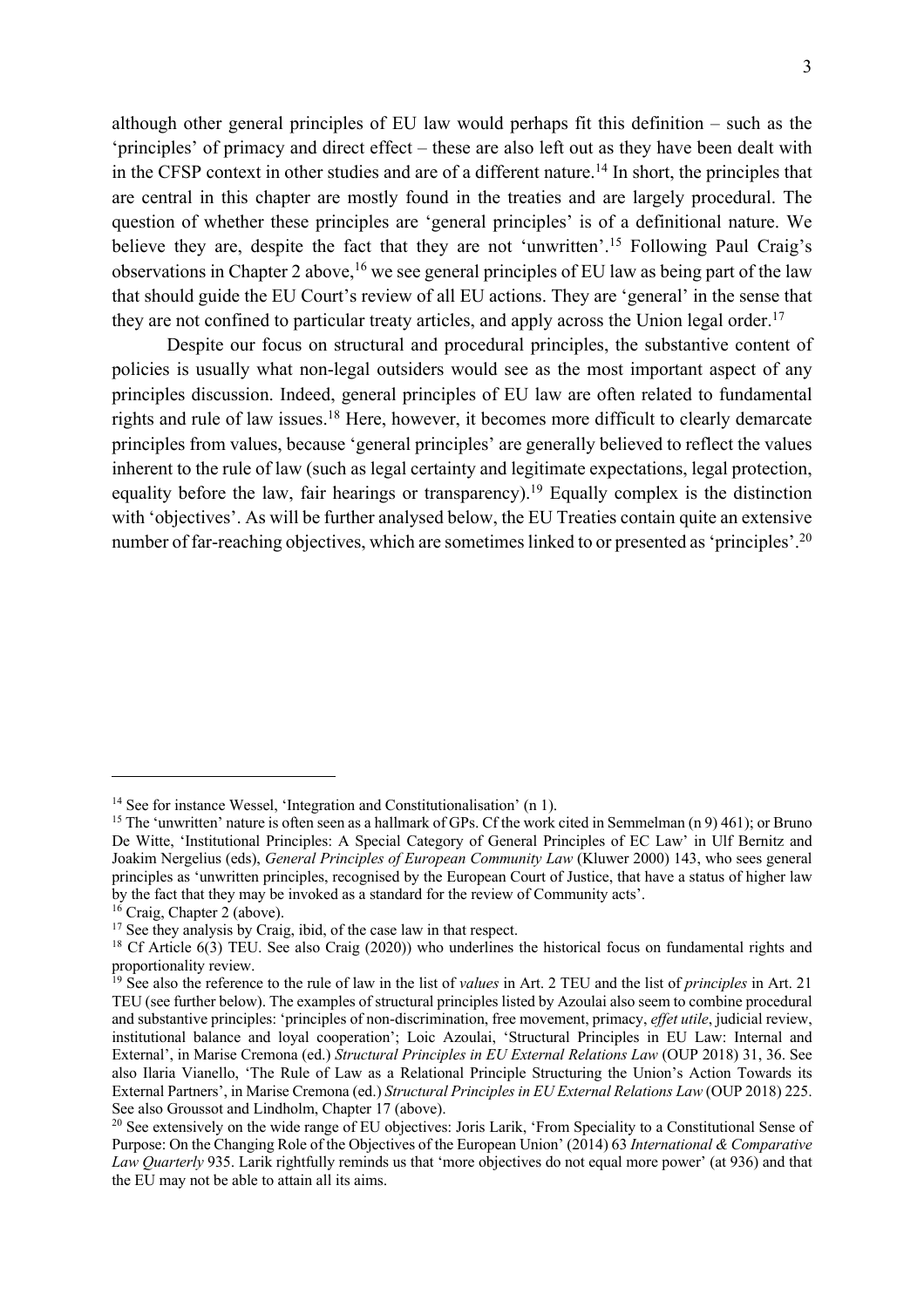The principles analysed in this chapter are thus legal norms,<sup>21</sup> which is not the same as saying they are rules.22 The question, however, is what their role is in the context of CFSP, an area that, according to according to Article 24(1) TEU, is still 'subject to specific rules and procedures'. Indeed, 'specific principles' are not mentioned in this provision and, more generally, there seem to be no arguments not to apply the structural principles in EU law to the CFSP area.<sup>23</sup> On the contrary, perhaps, as the very first provision in the CFSP Chapter clearly refers back to the general Union principles: 'The Union's action on the international scene, pursuant to this Chapter, *shall be guided by the principles*, shall pursue the objectives of, and be conducted in accordance with, the general provisions laid down in Chapter 1.<sup>24</sup> While we could easily leave it at that, one might even argue that structural principles are particularly important in the area of CFSP: where Member States are at least perceived to play a larger role, such principles are needed for the Union to live up to the requirement of 'consistency, effectiveness and continuity of its policies and actions'.<sup>25</sup> And, indeed, CFSP has always been part of the Union's constitutionalised order<sup>26</sup> and of the integration process 'that is the raison d'être of the EU itself'. <sup>27</sup> In this constitutionalised order, principles are one of the elements (or perhaps the glue) turning it into a coherent whole. One can only agree with von Bogdandy when he defines founding principles, in the tradition of constitutionalism, as 'those norms of primary law having a normative founding function *for the whole of the EU's legal order*; they determine the relevant legitimating foundations in view of the need to justify the exercise of public authority'. 28

Finally, all of this seems to be confirmed by Article 24(2) TEU, which provides that the Union shall conduct, define and implement a common foreign and security policy '[w]ithin the framework of the principles and objectives of its external action'. As has been shown above, and will further be dealt with below, the reference to 'external action' cannot be read as

<sup>&</sup>lt;sup>21</sup> Cf Cremona (n 1) 12: '[t]hese principles are legal norms; they have a legal function and breach of them may result in the illegality of the resulting measure'. See also Von Bogdandy (n 10) 100: '[f]requently, principles increase the number of arguments which can be employed to debate the legality of a certain act. In this respect, they can be described as legal principles which transcend structural principles. By enlarging the argumentative budget of the legal profession, principles strengthen its autonomy vis-à-vis the legislative political institutions. This happens mostly via a principle-oriented interpretation of a relevant norm, be it of primary or secondary law'. <sup>22</sup> Cremona (n 1)  $12-13$ : '[a] rule is designed to operate in and to govern a specific set of circumstances. A

principle has a more fundamental character; we may say that rules flow from, and should be consistent with, underlying principles'. See also Tridimas (n 3) 1, referring to general principles expressing a core value.

<sup>&</sup>lt;sup>23</sup> Cf Christophe Hillion, 'A Powerless Court? The European Court of Justice and the Common Foreign and Security Policy' in Marise Cremona and Anne Thies (eds), *The European Court of Justice and External Relations Law* (Hart 2014) 69.

 $24$  Art. 23(1) TEU. Emphasis added.

<sup>&</sup>lt;sup>25</sup> Art. 13 (1) TEU, as well as other provisions, including Art. 21(3) TEU. Cf also Azoulai (n 19) 33: '[s]tructural principles are seen as forms of rationalisation of a highly valuable but essential unstable project. To make EU law subject to structural principles is to make it and the EU more resilient'.

<sup>26</sup> See Wessel, 'Integration and Constitutionalisation' (n 1); and earlier Wessel, 'Dynamics' (n 2)*.* Cf also Bruno De Witte, 'Too Much Constitutional Law in the European Union's Foreign Policy' in Marise Cremona and Bruno De Witte (eds), *EU Foreign Relations Law: Constitutional Fundamentals* (OUP 2006) 3, debating the constitutional complexity in EU external relations.

<sup>&</sup>lt;sup>27</sup> As phrased by the Court in Opinion  $2/13$ , para. 172. In this statement no exception is made for CFSP.

<sup>&</sup>lt;sup>28</sup> Cf Von Bogdandy (n 10) 105 (emphasis added). And at the same page: 'principles are special legal norms relating to the whole of a legal order. Founding principles as a sub-category express an overarching normative frame of reference for all primary law, indeed for the whole of the EU's legal order.'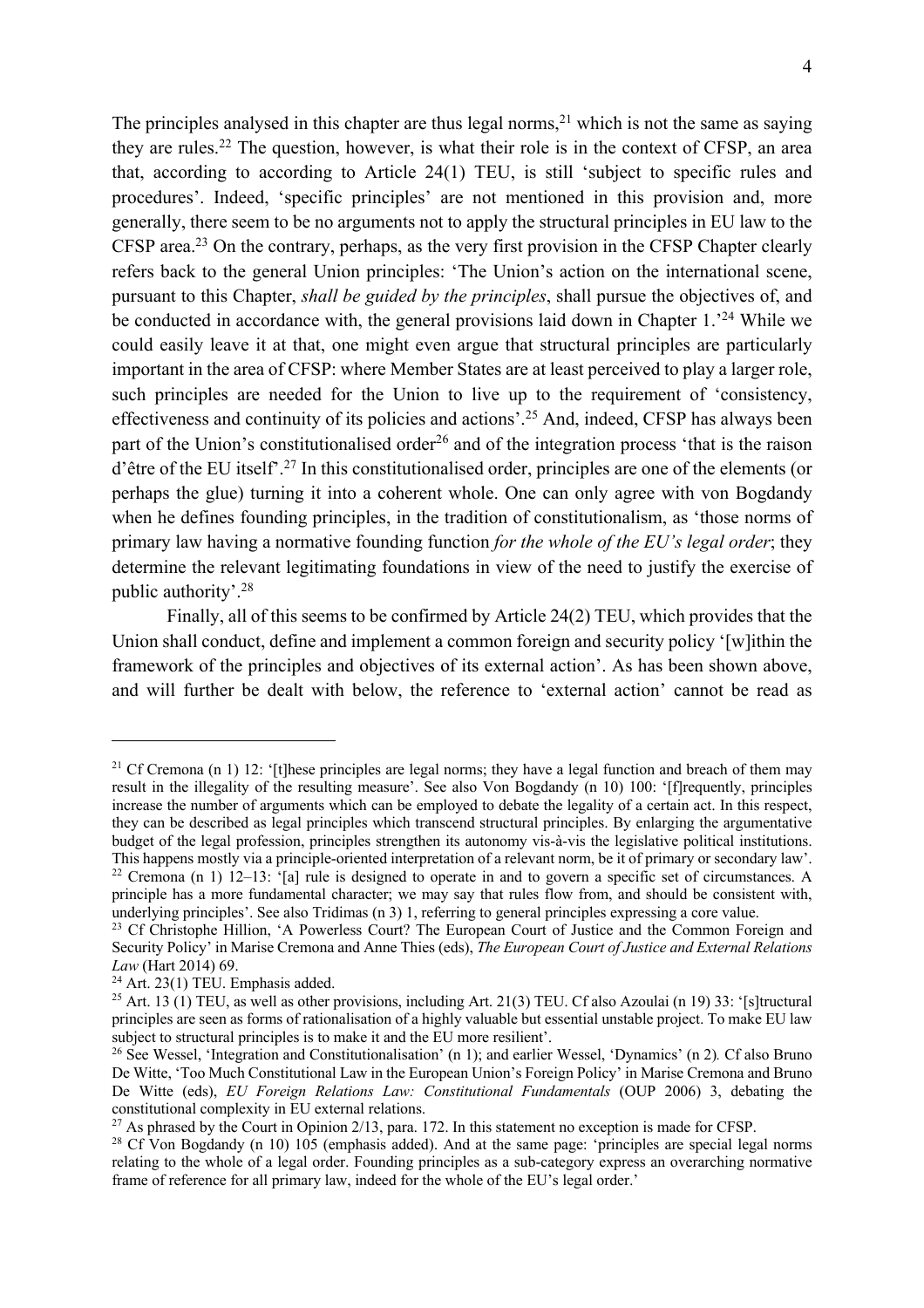restricting the list of principles to that particular dimension of the Union's policies. In fact, Article 21(1) TEU clearly links the principles as applied in the internal context to external action: '[t]he Union's action on the international scene shall be guided by *the principles* which have inspired its own creation, development and enlargement, and which it seeks to advance in the wider world.'29

The notion of a single legal order is further strengthened by the requirement of consistency, which is not termed a principle in the treaties,  $30$  but in EU external relations law is clearly seen as a key general principle that applies across the board towards the attainment of the objectives.<sup>31</sup> Both in Article  $3(5)^{32}$  and in Article 21 TEU on the external objectives of the Union, specific references to CFSP are absent. Indeed, the Lisbon Treaty consolidated the Union's external relations objectives and CFSP is just one of the means to attain these objectives. The requirement of consistency in Article 21(3) TEU is meant to prevent a fragmentation of the Union's external action.<sup>33</sup> It establishes a legal connection between the different parts.

In the following sections, we subsequently analyse the function of structural principles (the principles of cooperation and representative unity; the principles of conferral, subsidiarity and proportionality; and the principles of consistency in the context of CFSP) and substantive principles (international law principles and EU law principles). As the scope of this chapter does not allow for an extensive analysis of the content of these principles, we refer to the abundant literature on that topic.<sup>34</sup> On the basis of the initial analysis in the Introduction, the presumption is that principles of EU law apply across the board, including CFSP. Following Craig:

'This presumption might be rebutted if it could be shown that there was some reason why a general principle, as normally formulated, should not be applicable in a particular area, such as where the wording of a Treaty article evinced a clear intent that a narrower, more specific conception of the principle was applicable in that sphere.'<sup>35</sup>

<sup>&</sup>lt;sup>29</sup> Emphasis added. As these principles, the Article mentions: 'democracy, the rule of law, the universality and indivisibility of human rights and fundamental freedoms, respect for human dignity, the principles of equality and solidarity, and respect for the principles of the United Nations Charter and international law'.

<sup>&</sup>lt;sup>30</sup> Nevertheless, Art. 22 TEU refers to 'the principles and objectives set out in Article 21'.

<sup>&</sup>lt;sup>31</sup> See also M. Estrada Cañamares, "Building Coherent Responses": Coherence as a Structural Principle in EU External Relations' in Marise Cremona (ed.) *Structural Principles in EU External Relations Law* (OUP 2018) 244, 256: '[b]ecause of its location under Article 7 TFEU, coherence can be considered a "Principle" of "General Application" to the Union'. Cf. Larik (n 20) 962, who argues that the EU objectives 'provide a sense of purpose as to the exercise of powers through the structures of the constitutionalised legal order'.

<sup>32</sup> Art. 3(5) TEU.

<sup>&</sup>lt;sup>33</sup> Cf Art. 7 TFEU. The TEU contains four other provisions which pertain to coherence in its material and institutional dimensions and strengthen the relationship (or in fact, the integration) between CFSP and other external relations policies. See in more detail Wessel and Larik (n 6) Chapter 1; as well as Christophe Hillion, 'Cohérence et action extérieure de l'Union Européenne' (2014) EUI Working Papers Law 202/14.

<sup>&</sup>lt;sup>34</sup> Among the many studies on these principles, see recently Koen Lenaerts and Jose A. Gutiérrez-Fons, 'A Constitutional Perspective', in Takis Tridimas and Robert Schütze (eds), *Oxford Principles of European Union Law − Volume 1: The European Union Legal Order* (OUP 2018) 103.

<sup>35</sup> Craig (n 16).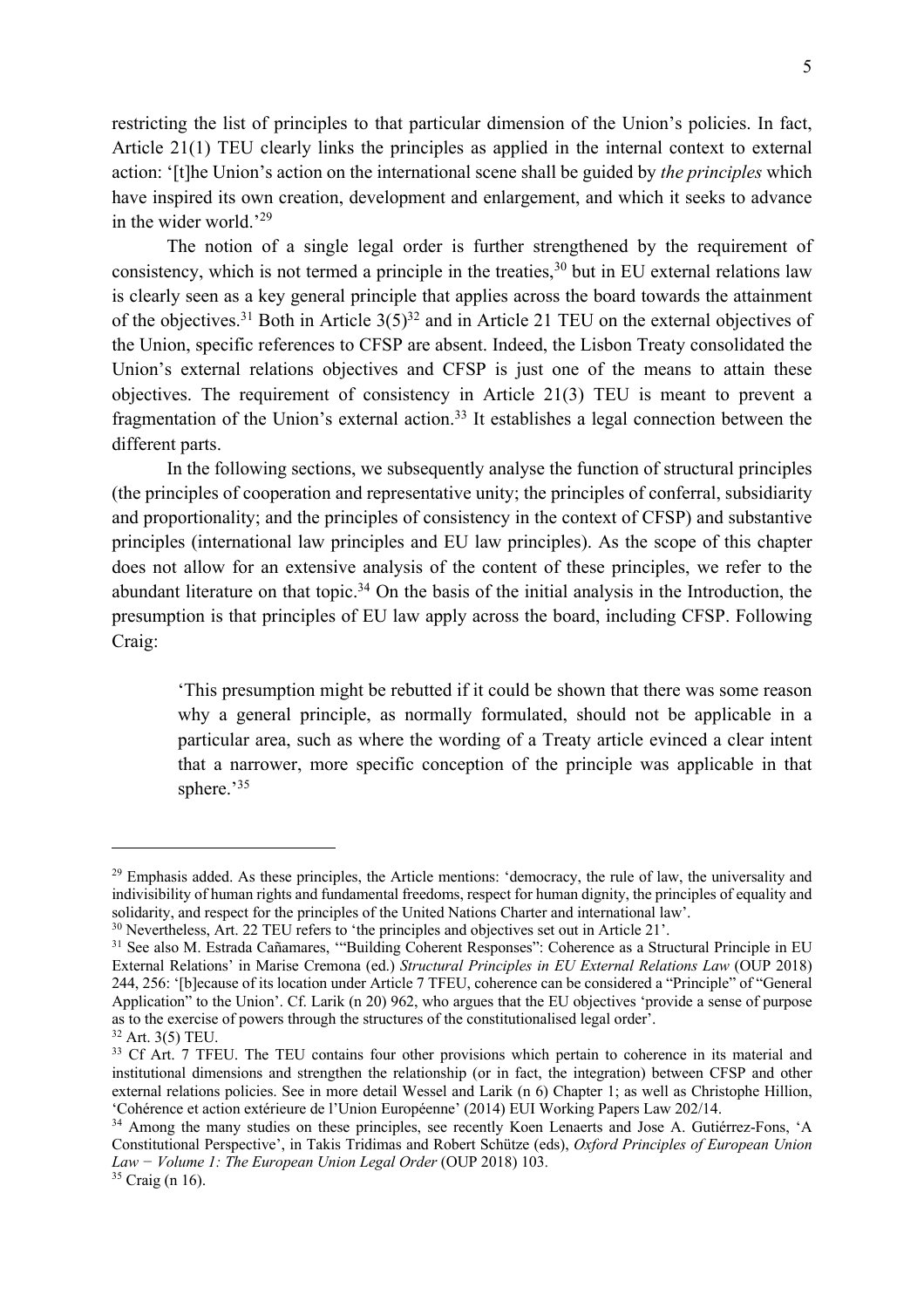Our main aim is to the establish whether this is the case.

# **II. Structural principles**

### *1. Principles of cooperation*

The first structural principle mentioned by the treaty is the principle of sincere cooperation (Article 4(3)) on the basis of which 'the Union and the Member States shall, in full mutual respect, assist each other in carrying out tasks which flow from the Treaties'.<sup>36</sup> This 'vertical' principle aims at cooperation between the EU and its members and has proven its value in the CFSP context, in particular in restraining Member States to act externally in areas in which the Union is active.<sup>37</sup> In fact, there are no reasons not to apply the entire body of case law on the interpretation of the principle of sincere cooperation to CFSP.38 The fact that CFSP has 'its own' loyalty principle does not seem to deny this.<sup>39</sup> Article 24(3) provides:

'The Member States shall support the Union's external and security policy actively and unreservedly in a spirit of loyalty and mutual solidarity and shall comply with the Union's action in this area.

The Member States shall work together to enhance and develop their mutual political solidarity. They shall refrain from any action which is contrary to the interests of the Union or likely to impair its effectiveness as a cohesive force in international relations. The Council and the High Representative shall ensure compliance with these principles.'

Indeed, and despite the fact that this provision is located in a title that is not subject to the Court's jurisdiction,<sup>40</sup> the inclusion of 'shall' makes Member States' loyalty and cooperation clearly mandatory, while suffering little exception, as suggested by the expressions 'actively' and 'unreservedly'. As argued elsewhere,<sup>41</sup> the Court's interpretation of the principle of sincere cooperation could entail far-reaching obligations for the Member States, particularly with respect to their power to conclude international agreements in the field of CFSP. Although not

<sup>36</sup> Obligations resulting from the principle of loyalty were confirmed, e.g. in Case C-518/11 *UPC Nederland BV* EU:C:2013:709, para. 59 (and the case law cited there). See more extensively on the obligations of the actors on the basis of this principle, Joris Larik, '*Pars Pro Toto*: The Member States' Obligations of Sincere Cooperation, Solidarity and Unity' in Marise Cremona (ed.), *Structural Principles in EU External Relations Law* (OUP 2018) 175; Barbara Guastaferro, 'Sincere Cooperation and Respect for National Identities', in Tridimas and Schütze (n 34) 350.

<sup>&</sup>lt;sup>37</sup> See more extensively Christophe Hillion and Ramses A. Wessel, 'Restraining External Competences of EU Member States under CFSP', in Marise Cremona and Bruno De Witte(eds), *EU Foreign Relations Law: Constitutional Fundamentals* (OUP 2006) 79.

<sup>&</sup>lt;sup>38</sup> Cf Larik (n 36) 187 with regard to principles of sincere cooperation and solidarity.

<sup>&</sup>lt;sup>39</sup> This loyalty principle forms an example of a principle that that is not 'general' in the sense that it specifically applies to the CFSP area.

 $40$  See Art. 24(1).

<sup>41</sup> See Hillion and Wessel (n 37).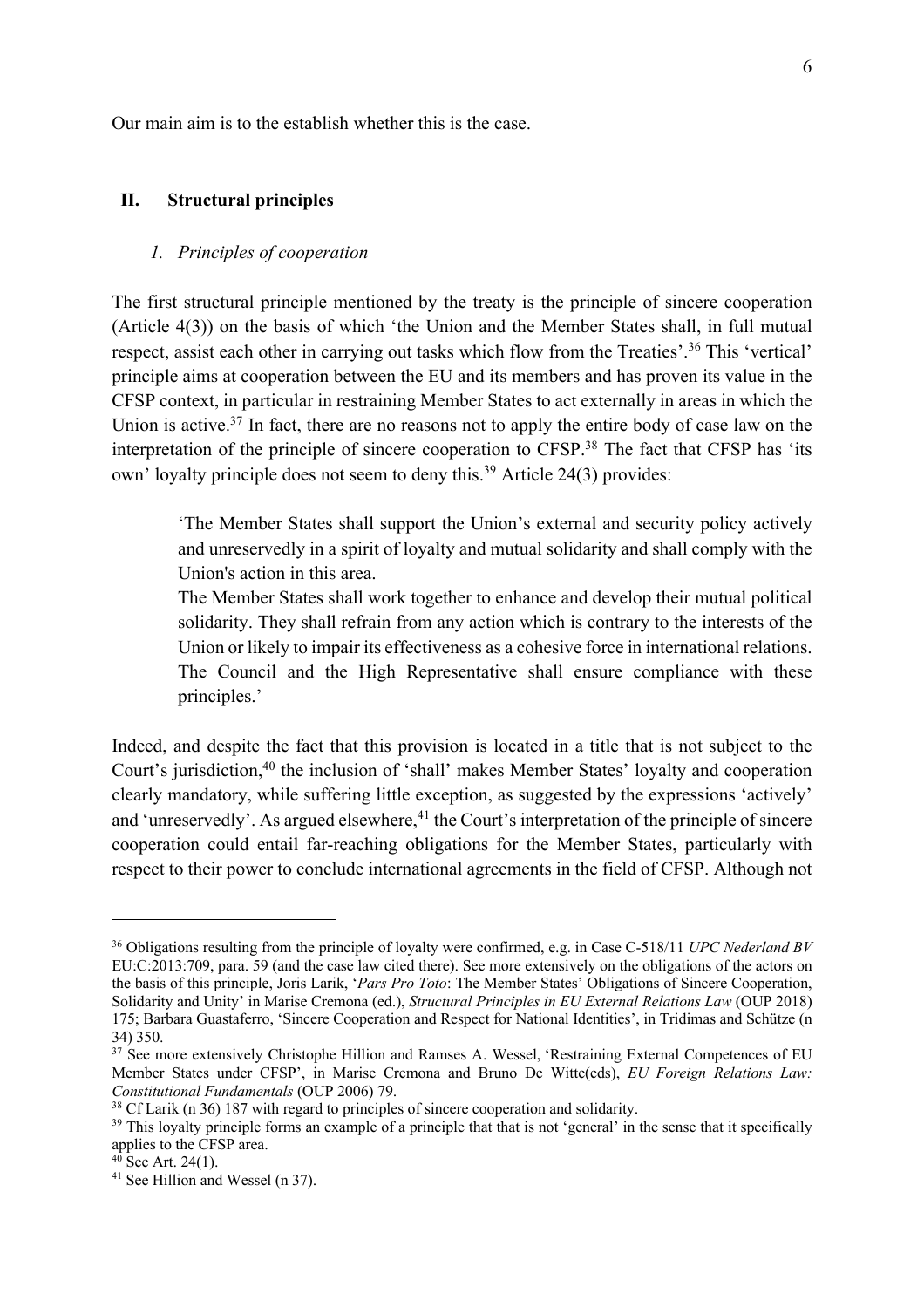prevented from acting, Member States are expected under Article 23(3) TEU to inform and consult the EU institutions in areas where there is the start of a concerted Union CFSP action at international level. Given that each CFSP instrument in principle expresses a concerted action of the Union at the international level, the procedural obligations linked to the CFSP principle of loyal cooperation would not only apply in situations where negotiations of an agreement are envisaged, it could also apply where the start of a concerted action leads notably to a CFSP position or action on the basis of either a formal decision or another instrument. Thus, Member States should inform and consult EU institutions, even prior to the adoption of a CFSP autonomous act or the conclusion of an EU agreement, as soon as an EU concerted action at EU level emerges.

In relation to the loyalty principle, one element is often seen as a separate principle: effectiveness. Indeed, as we have seen, Article 24(3) TEU refers to the Member States' obligation to 'refrain from any action which is contrary to the interests of the Union or likely to impair its effectiveness as a cohesive force in international relations'. The principle of effectiveness has thus been presented as a separate principle that has its own function in external relations law,<sup>42</sup> and in that sense should also be taken into account in the CFSP context, whenever CFSP instruments are being adopted or implemented.

The specific solidarity clause related to terrorist attacks or disasters is laid down in Article 222 TFEU and hence at a certain distance from the CFSP provisions. On the basis of a special decision, all EU institutions have been provided with specific roles for the implementation.43 The clear relation with the more military oriented solidarity clause in Article 42(7), however, argues in favour of a relevance of this provision in the context of CFSP. In fact, Article  $42(7)$  TEU partly addresses similar issues,<sup>44</sup> and a combination of the two provisions in the CFSP Title would have made sense.

While the 'solidarity clause' thus already underlines the need for both Union and Member States cooperation, a clear 'horizontal' variant of the principle of cooperation is to be found in Article 13(2) TEU: '[t]he institutions shall practice mutual sincere cooperation'. Article 13(1) TEU established a single institutional framework for the entire Union.<sup>45</sup> Furthermore, Article 13 is in Title III TEU ('Provisions on the Institutions'), and there are no indications that this title is limited to the policies in the TFEU.<sup>46</sup> Further, other provisions in

 $42$  See Cremona (n 1) as well as in particular Anne Thies, 'The Search for Effectiveness and the Need for Loyalty in EU External Action', in Marise Cremona (ed.), *Structural Principles in EU External Relations Law* (OUP 2018) 263.

<sup>&</sup>lt;sup>43</sup> See Council Decision 2014/415/EU of 24 June 2014 on the arrangements for the implementation by the Union of the solidarity clause [2014] OJ L192/53, Art. 5(1).

<sup>44</sup> Art. 42(7) TEU.

<sup>&</sup>lt;sup>45</sup> The reference to the 'single institutional framework has been in the Preamble from the outset. See Wessel, 'Dynamics' (n 2) Chapter 4. This idea has not changed and, if anything, has only been strengthened by the disappearance of the pillar structure.

<sup>46</sup> On the contrary, Art. 13 TEU seems to strengthen the unity of the institutional framework.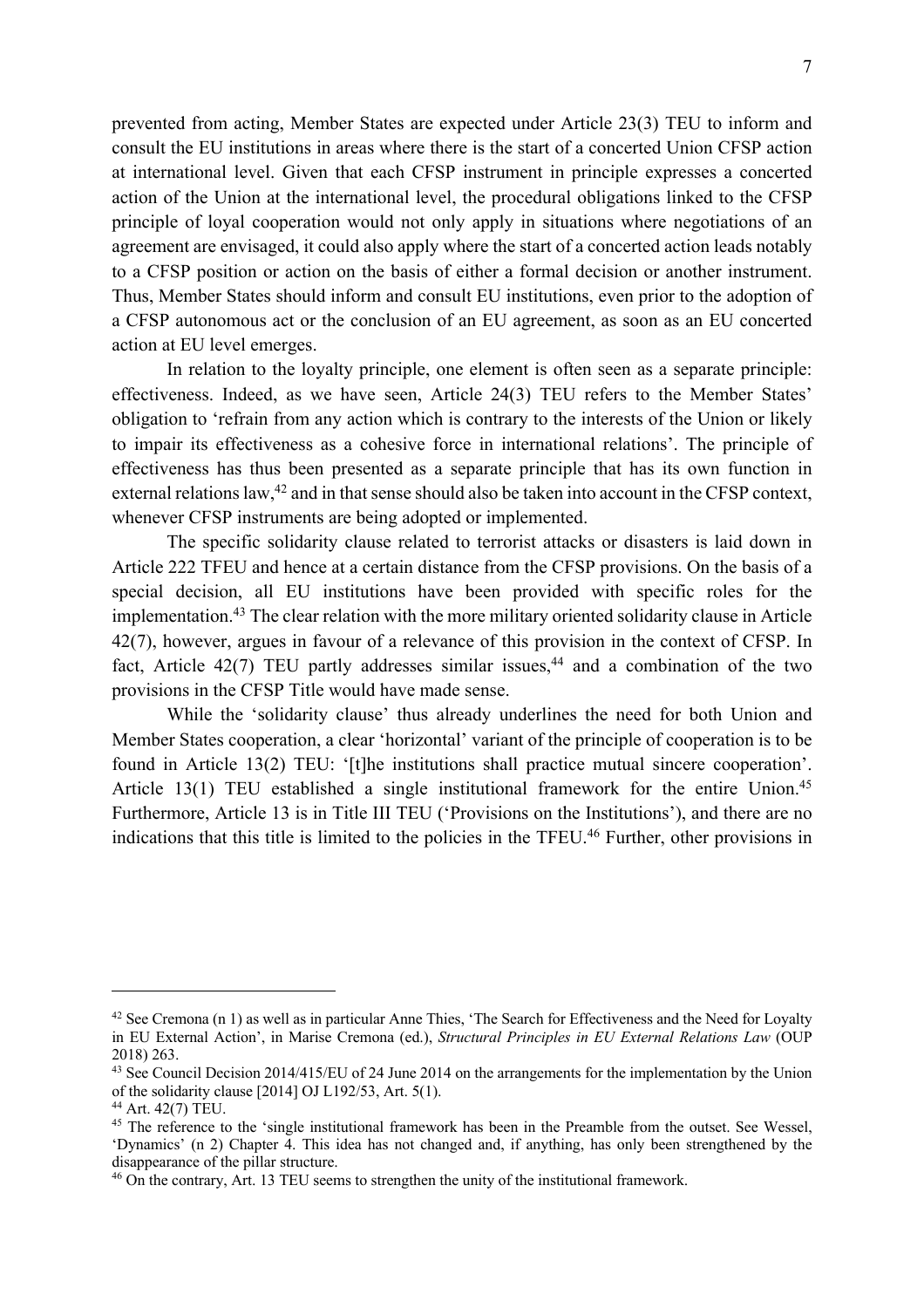this title, like Article 14 (on the role of the European Parliament) or Article 16 (on the role of the Council) are also to be applied across the board. $47$ 

Relevant for the CFSP context is also that the Court sees an application of Article 13(2) on the interinstitutional principle of cooperation also in case of 'hybrid acts' taken 'by both the Council and the Representatives of the Governments of the member States meeting within the Council'.<sup>48</sup> The view of the Court that this is about inter-institutional loyalty is interesting, given the fact that meetings 'in the framework of the Council' are held because of a lack of Union competences in a certain area. This again seems to underline that  $-$  also in a CFSP context – Member States are not merely bound by the vertical cooperation principle, but also by the horizontal version, the moment the Institutions are used, even if just as a 'meeting place'. Furthermore, as in other Union policies, Member States are generally bound by the obligations that flow from EU membership, which includes adherence to the principles and limits their freedom to opt in or out from using the EU whenever they like.<sup>49</sup>

In the CFSP context, the principle of cooperation has a clear link with the choice for the correct legal basis. Article 40 TEU indicates that 'implementation of the common foreign and security policy shall not affect the application of the procedures and the extent of the powers of the institutions laid down by the treaties for the exercise of the Union competences [in the TFEU]', but at the same time the implementation of the TFEU policies 'shall not affect the application of the procedures and the extent of the powers of the institutions laid down by the Treaties for the exercise of the Union competences under [CFSP]'. This seems to underline the idea that the procedures and competences laid down in the two treaties for the different policy areas should not affect the functioning of any of those policy areas.<sup>50</sup> Furthermore, as will be shown below, the choice for the correct (CFSP or non-CFSP) legal basis is closely linked to the principle of conferral.<sup>51</sup>

Just like the principle of conferral, the loyalty principles are more generally applicable and also apply in cases where the Council uses other instruments than the formal CFSP 'decisions', despite the difficulties in having the Court control the application of the principles. Indeed, '[t]he institutions shall practice mutual sincere cooperation'<sup>52</sup> in general, and not just when legal instruments are being adopted. There is some support for this in the Court's case law. In the *Memorandum of Understanding* case the Court held that

<sup>47</sup> With regard to the role of the EP, the Court confirmed this is the *Mauritius* and *Tanzania* cases. In *Tanzania*, the Court held that the information requirement was there 'inter alia, to ensure that the Parliament is in a position to exercise democratic control over the European Union's external action, and more specifically, to verify that the choice made of the legal basis for a decision on the conclusion of an agreement was made with due regard to the powers of the Parliament'; Case C-263/14 *Parliament v Council* (*Tanzania*), EU:C:2016:435. See also Hillion (n 5) 128.

<sup>48</sup> See Case 28/12 *Commission v Council* (*Air Transport Agreement*), EU:C:2015:282, paras 6 and 53.

<sup>49</sup> As was already established pre-CFSP in Case C-124/95 *Centro-Com* EU:C:1997:8. See also Hillion and Wessel (n 36).

<sup>50</sup> Along similar lines see Hillion (n 5) 163.

<sup>&</sup>lt;sup>51</sup> Cf Govaere, who sees Art. 40 TEU as the best reflection of the principle of conferral; Inge Govaere, 'To Give or to Grab: The Principle of Full, Crippled and Split Conferral of Powers Post-Lisbon', in Marise Cremona (ed.), *Structural Principles in EU External Relations Law* (OUP 2018) 79. See also Case C-130/10 *European Parliament v Council* (*Financial Sanctions*) EU:C:2012:472.

<sup>52</sup> Art. 13(2) TEU.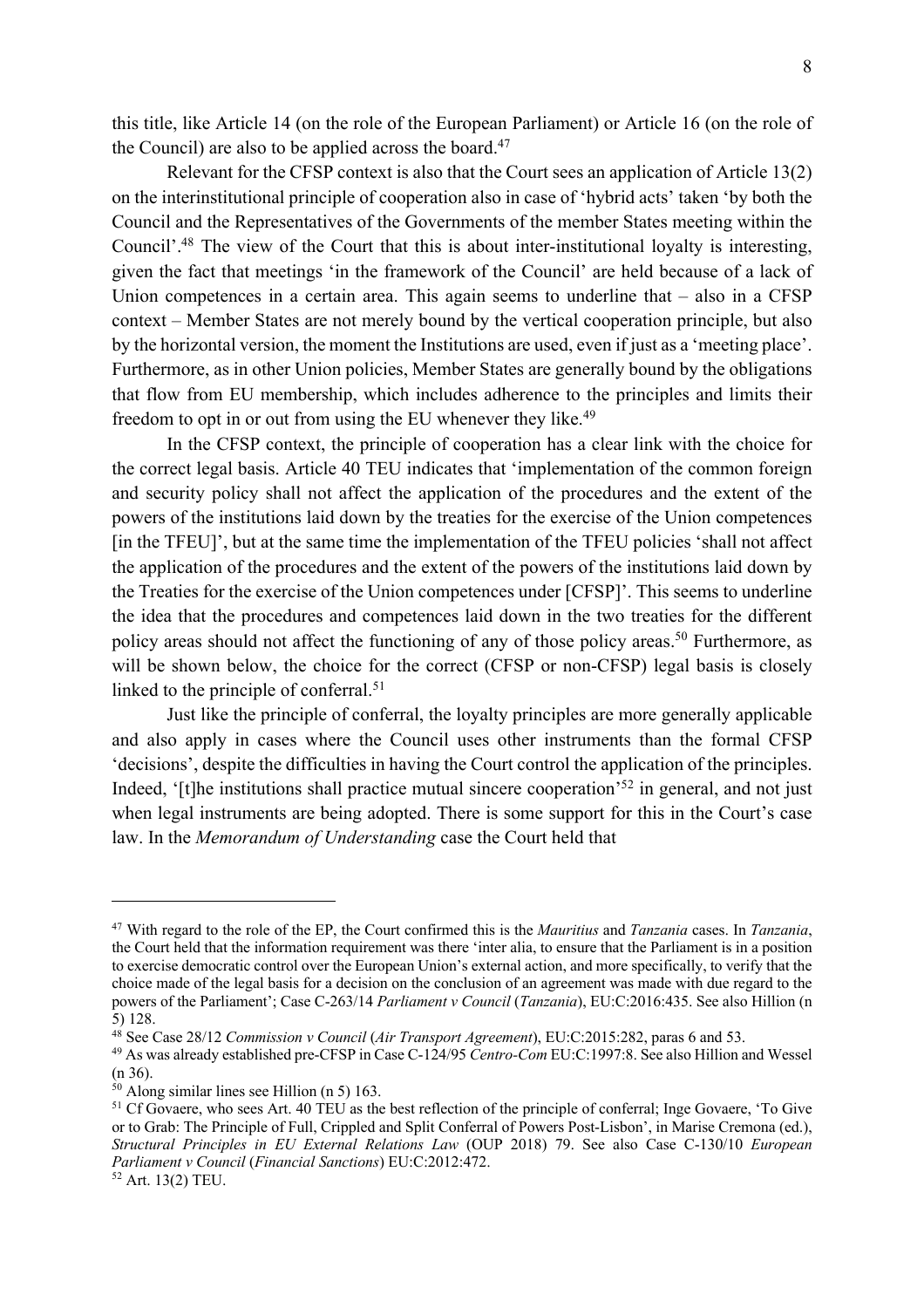'[t]he decision concerning the signing of an agreement with a third country covering an area for which the Union is competent – irrespective of whether or not that agreement is binding – requires an assessment to be made, in compliance with … the principles and objectives of the Union's external action laid down in Article 21(1) and (2) TEU.' 53

A more difficult situation arises when the Council circumvents existing competences and procedures, as for instance exemplified by the conclusion of the 2016 'EU-Turkey Statement', which is not based on Article 218 TFEU.<sup>54</sup> Here, however, it should be clear that even by taking an issue outside the Union's legal order, the (European) Council or the Member States cannot evade the Union's structural principles.<sup>55</sup> While, as such, 'Member States are entitled, in areas which do not fall under the exclusive competence of the Union to entrust tasks to the institutions, outside the framework of the Union', the Court also made clear that 'those tasks do not alter the essential character of the powers conferred on those institutions by the EU and FEU Treaties'.<sup>56</sup> To CFSP, as a non-exclusive policy area in the TEU, this statement is applicable and the 'powers conferred on the institutions' should be respected. This does indeed limit the freedom Member States have under CFSP wherever concrete tasks have been assigned to the Institutions.<sup>57</sup>

Throughout Title V, Chapter 2 of the TEU, institutions have been given very concrete tasks that are often formulated in a mandatory fashion. The principles in Article 13 TEU limit the freedom of Member States to ignore these tasks assigned to the Institutions or to simply add new tasks.<sup>58</sup> At the same time, CFSP tasks have not only been assigned to the formal EU institutions, but also to other actors, including in particular the High Representative.<sup>59</sup> The latter even has a special task in this regard: '[t]he Council and the High Representative shall ensure

<sup>53</sup> Case C-660/13 *Council v Commission (Memorandum of Understanding)* ECLI:EU:C:2016:616, paras 38–40. See more extensively Ramses A. Wessel, 'Normative Transformations in EU External Relations: The Phenomenon of "Soft" International Agreements', (2021) 44 *West European Politics* 72.

<sup>&</sup>lt;sup>54</sup> See for the debate for instance: Thomas Spijkerboer, 'Minimalist Reflections on Europe, Refugees and Law' (2016) 1 *European Papers* 533; Gloria Fernández Arribas, 'The EU-Turkey Agreement: A Controversial Attempt at Patching up a Major Problem' (2016) 1 *European Papers* 1097; Jenny Poon, 'EU-Turkey Deal: Violation of, or Consistency with, International Law?' (2016) 1 *European Papers* 1195; Enzo Cannizzaro, 'Denialism as the Supreme Expression of Realism – A Quick Comment on NF v European Council' (2017) 2 *European* 251; Steve Peers, 'The Draft EU/Turkey Deal on Migration and Refugees: Is It Legal?' (*EU Law Analysis*, 16 March 2016) available at: http://eulawanalysis.blogspot.com/2016/03/the-draft-euturkey-deal-on-migration.html; Enzo Cannizzaro, 'Disintegration Through Law?' (2016) 1 *European Papers* 3.

<sup>55</sup> Cf Case C-370/2 *Pringle* EU:C:2012:756. Bruno De Witte and Thomas Beukers, 'The Court of Justice Approves the Creation of the European Stability Mechanism Outside the EU Legal Order: *Pringle*' (2013) 50 *CMLR*, 805; Paula García Andrade, 'The Distribution of Powers Between EU Institutions for Conducting External Affairs through Non-Binding Instruments' (2016) 1 *European Papers* – *European Forum*, 115, 115; as well as Paula García Andrade, 'The Role of the European Parliament in the Adoption of Non-Legally Binding Agreements with Third Countries' in Juan Santos Vara and Soledad R. Sánchez-Tabernero (eds), *The Democratization of EU International Relations Through EU Law* (Routledge 2018) 115; Wessel (n 53). <sup>56</sup> *Pringle,* ibid para. 158.

<sup>57</sup> Examples include Art. 26(1) TEU, but also Art. 26(2) TEU.

<sup>58</sup> More in general on these issues, see Hillion (n 5) 166–7.

<sup>&</sup>lt;sup>59</sup> Thus Art. 27(2) TEU, e.g., provides: '[t]he High Representative shall represent the Union for matters relating to the common foreign and security policy.' See also Arts 22(2), 24(1) TEU and 218(3) TFEU.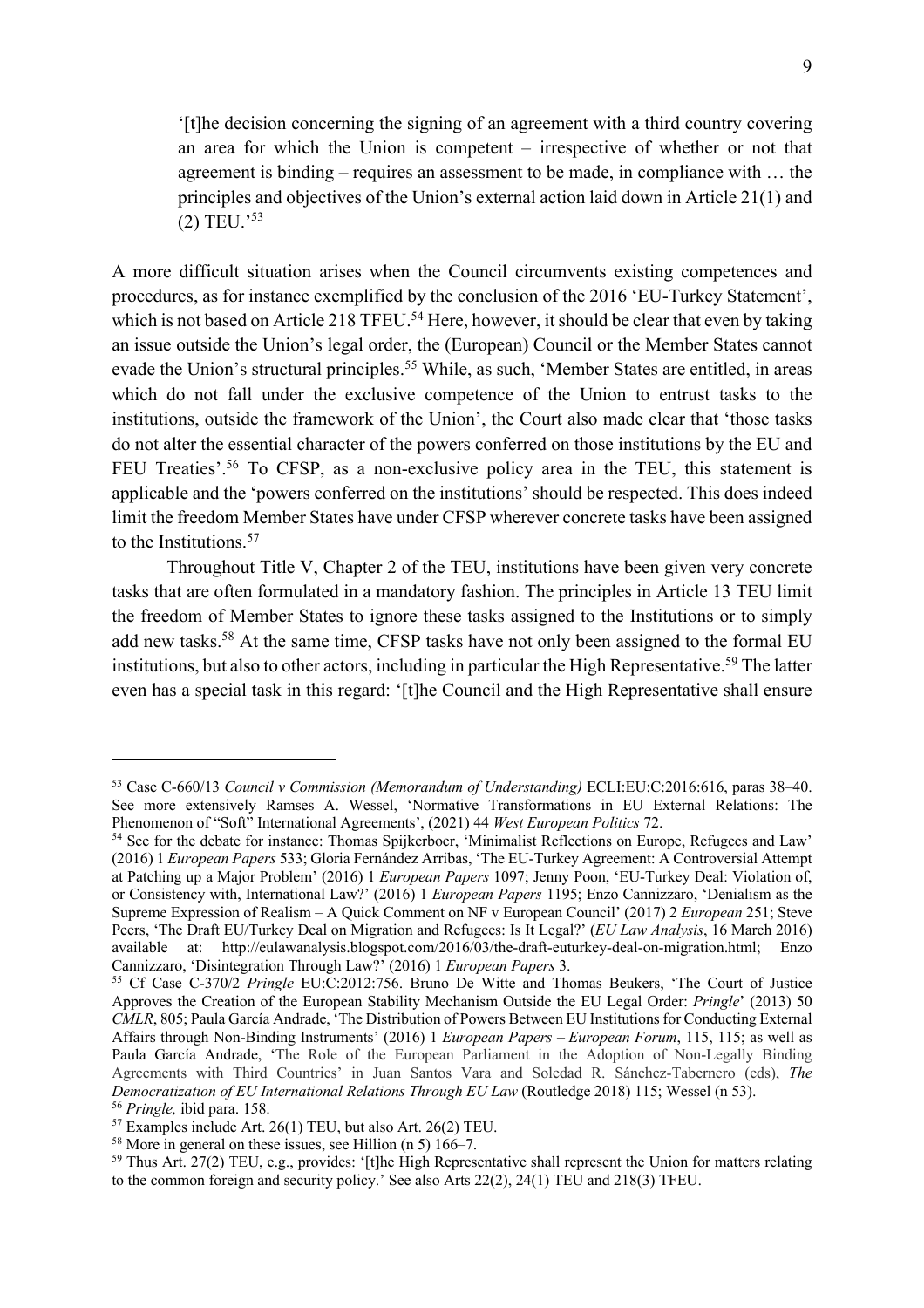compliance with [the principles of loyalty and mutual solidarity]'. <sup>60</sup> Despite the place of Article 13(2) TEU in the Title on 'Provisions on Institutions', it is difficult to read this provision in isolation, and given the many tasks assigned to the High Representative it could be seen as forming part of the Union's institutional framework.<sup>61</sup>

This also brings us to a principle that is related to – or one might argue: part of – the principle of sincere cooperation: the so-called 'principle of the unity in the international representation of the Union',<sup>62</sup> which has proven to be relevant in relation to mixed agreements in particular.<sup>63</sup> The Court clearly referred to this requirement as a 'principle'.<sup>64</sup> Nevertheless, it has been doubted whether in this case we are dealing with a self-standing principle, as 'the Court has never made recourse to it in its own right, but always in combination with the duty of cooperation.' <sup>65</sup> Be that as it may, it is clear that in the CFSP context this 'principle' or at least 'requirement' may serve to make the duty of cooperation more concrete, given the frequent struggles between the EU and its Member States on representation issues.<sup>66</sup>

Yet, the application of the principle of cooperation in CFSP does not seem to be unlimited. Article 4(2) TEU refers to what may perhaps be called the 'principle of equality of Member States' and the 'principle of respect of national identities and essential state functions'. <sup>67</sup> At the same time, Member States made sure to underline that the provisions of the CFSP, including those on mutual political solidarity 'do not affect the responsibilities of the member States, as they currently exist, for the formulation and conduct of their foreign policy nor of their national representation in third countries and international organizations'. This provision in Declaration No. 13 also includes a reference to the obligations of Member States under the Charter of the United Nations. Declaration 14 adds 'that the provisions covering the Common Foreign and Security Policy do not give new powers to the Commission to initiate decisions nor do they increase the role of the European Parliament'. Indeed, some essential state functions and international obligations seem to be preserved on the basis of the Declarations, which, of course should never be used to set aside clear obligations contained in the Treaties, but could be used in interpreting the general principles in the specific context of CFSP.

<sup>60</sup> Art. 24(3) TEU.

<sup>61</sup> See also Case C-425/13 *Commission v Council* (*ETS*), EU:C:2015;483, para. 62, referring to 'a balance of power between the institutions' in relation to Art. 218 TFEU. Along similar lines: Hillion (n 5) 169. Hillion, ibid at 170 also points to the *Tanzania* case (n 47) para. 73, in which the Court implicitly seemed to argue that it was for both the Council and the High Representative to uphold the obligation to inform the European Parliament.

 $62$  This principle was referred to in Opinion 2/19 EU:C:1993:106 as originally coming from the European Atomic Energy Community (EAEC) Treaty.

<sup>&</sup>lt;sup>63</sup> See Peter Van Elsuwege and Hans Merket, 'The Role of the Court of Justice in Ensuring the Unity of the EU's External Representation' in Steven Blockmans and Ramses A. Wessel (eds), *Principles and Practices of EU External Representation* (2012) CLEER Working Paper 2012/5, 37, 43.

<sup>64</sup> See Case C-246/07 *Commission v Sweden* (*PFOS*) EU:C:2010:203, para. 104. See Anne Thies, 'Shared Competence and the EU Member States' Obligations to Refrain from Unilateral External Action: *PFOS* and Beyond' in Javier Diez-Hochleitner et al. (eds), *Recent Trends in the Case Law of the Court of Justice of the European Union (2008–2011)* (La Ley 2012) 721.

<sup>65</sup> See Larik (n 36) 183. Indeed, this idea is also reflected in the AG's Opinion in the *PFOS* case: '[t]he unity of international representation of the Community and its Member States does not have an independent value; it is merely an expression of the duty of loyal cooperation … ' Opinion of AG Poires Maduro in Case C-246/07 *PFOS* EU:C:2009:589, para. 37.

<sup>66</sup> Blockmans and Wessel (n 63).

<sup>67</sup> Art. 4(2) TEU.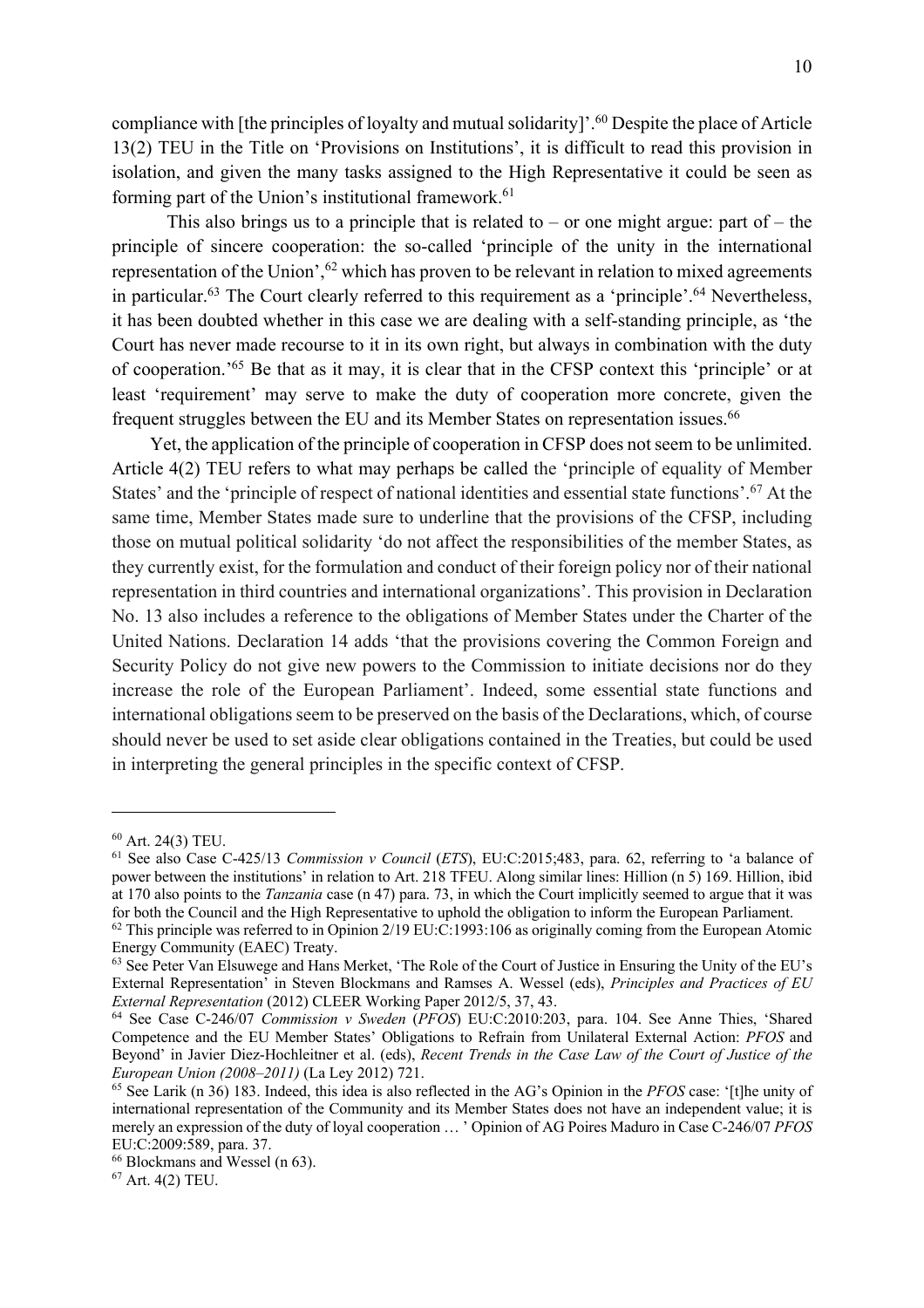# *2. Principles of conferral, subsidiarity and proportionality*

One could argue that the principle of conferral should perhaps have been listed first in the TEU. After all, the role and function of the other principles largely depends on the actual existence of a competence and it is key to understanding the principle of institutional balance.68 At the same time, the principle of conferral is also linked to the principle of sincere cooperation. In the words of the Court: '[u]nder Article 13(2) TEU institutions are to practise mutual sincere cooperation. That sincere cooperation, however is exercised within the limits of the powers conferred by the Treaties on each institution. The obligation resulting from Article 13(2) TEU is therefore not such as to change those powers.' <sup>69</sup> It has rightfully been underlined that 'the general requirement of sincere cooperation cannot in principle alter the allocation of powers'.<sup>70</sup> This is also relevant in the CFSP context. As we have seen, the principle of cooperation is valid, but it cannot be used to change the way in which the treaty allocated competences to the institutions. In that sense, it is not just relevant in a horizontal context (inter-institutional), but also in a vertical context (EU-MS). The principle of sincere cooperation 'cannot itself be a source of a new power'.<sup>71</sup>

Article 5(1) TEU provides in quite general terms that '[t]he limits of Union competences are governed by the principle of conferral'. Again, no exception is made for the CFSP. On the contrary, the provision refers to 'Union competences' and Article 2(4) TFEU in turn clearly refers to CFSP as a Union competence. The formal legal instrument in the CFSP is the decision, mentioned in Article 28(1) TEU. In practice, however, this instrument is not frequently used, apart from the adoption of restrictive measures, the appointment of new special envoys and the establishment of military and civilian missions. For most substantive policy decisions, the Council uses its minutes, supplemented by less formal instruments, such as strategies, action plans, statements or so-called 'non-binding' arrangements such as Memoranda of Understanding.<sup>72</sup> The principle of conferral, however, is not strictly limited to the adoption of formal legal acts. It simply states that '[e]ach institution shall act within the limits of the powers conferred on it in the Treaties',<sup>73</sup> which seems to cover actions in a broader sense.

In fact, on the basis of Article 24(1) TEU, the scope of the conferral of competences in CFSP is quite broad and hardly excludes any type of external action from the Unions competence.<sup>74</sup> It has been argued that 'the CFSP attribution in Article 24(1) TEU is so broad

<sup>68</sup> See also Hillion (n 5) 143; Case C-409/13 *Council v Commission* (*Macro-Financial Assistance (MFA*)) EU:C:2015:217, para. 64. See also Case C-73/14 *Council v Commission* (*ITLOS*) EU:C:2015:663, para. 61; *ETS* (n 61) para. 69; *Memorandum of Understanding* (n 53) para. 32. See also Platon, Chapter 8 (above).

<sup>69</sup> *ITLOS,* ibid para. 84; See also *Commission v Council* (n 48) para. 34.

<sup>70</sup> Hillion (n 5) 149.

<sup>71</sup> Ibid 151.

 $72$  See Wessel (n 53).<br> $73$  Art. 13(2) TEU.

<sup>74</sup> Art. 24(1) TEU: '[t]he Union's competence in matters of common foreign and security policy shall cover *all areas of foreign policy* and *all questions relating to the Union's security*, including the progressive framing of a common defence policy that might lead to a common defence' (emphasis added).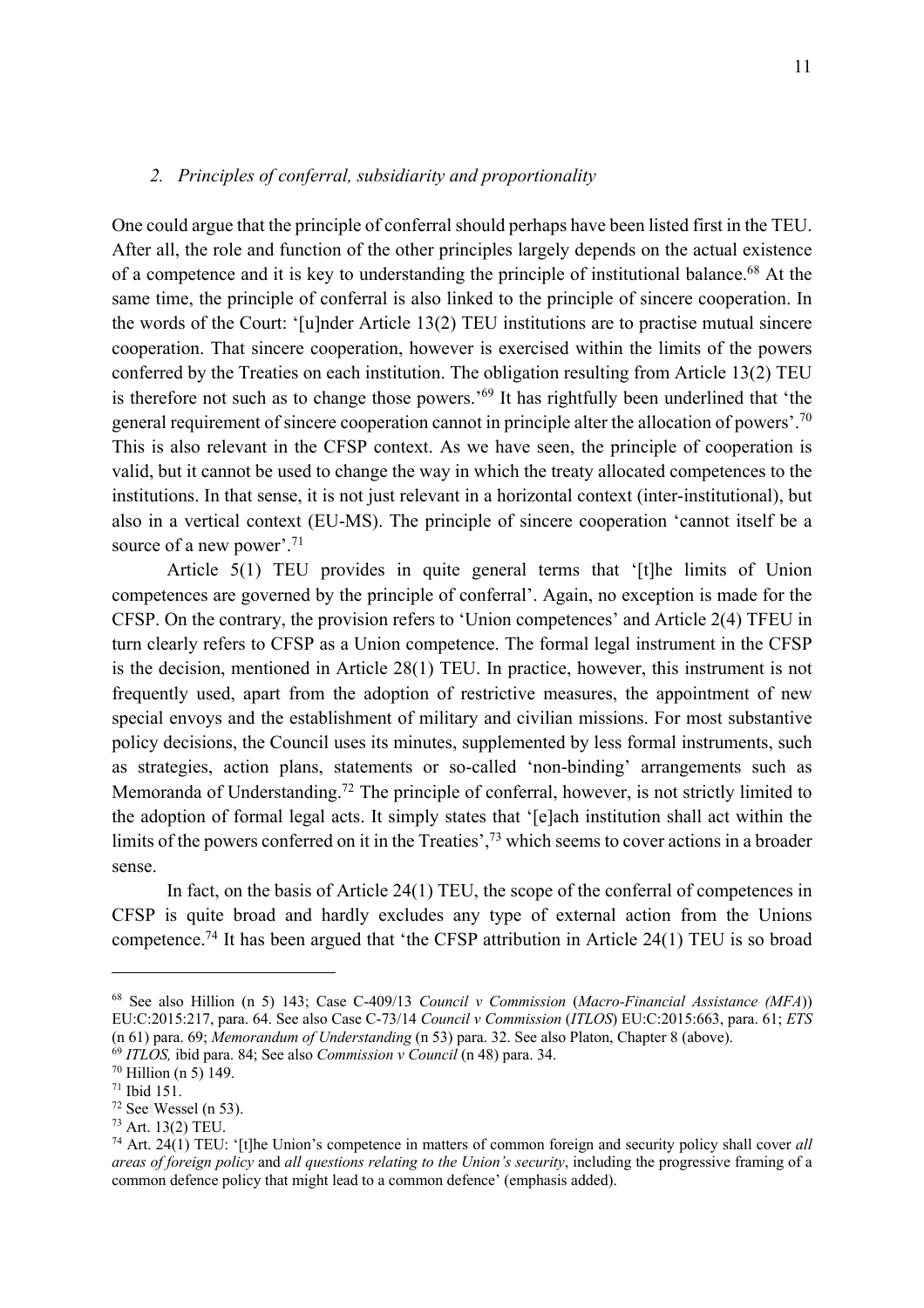that an application of the doctrine of implied powers implying all the competences needed for an effective CFSP would lead to an extensive grant of external action competences going far beyond what the Treaty permits'. <sup>75</sup> But, this is a somewhat peculiar way of reasoning. It is not clear from the treaty why the principle of conferral (and the inherent or case law extension to implied powers) would not be applicable to CFSP. It is also not clear why the treaty would not permit this, indeed, given the wide scope of CFSP in the treaty. It is simply a fact that very farreaching competences have been attributed to the Union in this area, but also that this is mitigated by the 'special rules and procedures' in CFSP, which make it more difficult for the EU to make use of these competences.

Article 5(1) TEU limits the use of Union competences by the principles of subsidiarity and proportionality. Again, we see a general reference to 'Union competences', which as we have seen include those in the CFSP area.<sup>76</sup> Furthermore, the principle of subsidiarity<sup>77</sup> is applicable 'in areas which do not fall within [the Union's] exclusive competence',<sup>78</sup> which is clearly the case for CFSP.79 This is not contradicted by Protocol No. 2 on the Application of the Principles of Subsidiarity and Proportionality, to which Article 5(3) and (4) TEU refer. Despite the focus of this Protocol on 'legislative acts', Article 1 also requires that '*constant respect* for the principles of subsidiarity and proportionality',<sup>80</sup> referring to the general provision on the principle of subsidiarity in Article 5(1) TEU. Nevertheless, it has rightfully been argued that it may be more difficult in relation to non-legislative measures (as is the case in CFSP) to notice infringements of the principle of subsidiarity.81 After all, on the basis of Article 5 of Protocol No. 2 any legislative act 'should contain a detailed statement making it possible to appraise compliance with the principles of subsidiarity and proportionality', and this requirement does not return in the case of CFSP Decisions or other CFSP instruments.

One could argue that subsidiarity is inherent to the decision-making process in CFSP (and therefore perhaps superfluous), as decisions can only be taken when everyone agrees that the EU level is more appropriate. The unanimity rule would thus guarantee subsidiarity.<sup>82</sup> Such reasoning, however, seems to confuse the question of the appropriate level of decision taking with the decision-making procedures in the Council.<sup>83</sup> An awareness of the subsidiarity requirement is needed in a CFSP context as well as anywhere else. The moment decision making on a certain issue is on the agenda of the Union institutions and decisions are taken, an

<sup>&</sup>lt;sup>75</sup> Geert De Baere, 'Subsidiarity as a Structural Principle Governing the Use of EU External Competences' in Marise Cremona (ed.), *Structural Principles in EU External Relations Law* (OUP 2018) 93, 103.

<sup>76</sup> See Edoardo Chiti, 'Enforcement of and Compliance with Structural Principles' in Marise Cremona (ed.), *Structural Principles in EU External Relations Law* (OUP 2018) 47, 53.

<sup>77</sup> Art. 5(1) TEU. See recently Federico Fabbrini, 'The Principle of Subsidiarity' in Robert Schütze (ed.), *Governance and Globalization: International and European Perspectives* (CUP 2018).

 $78$  Art. 5(3) TEU. Despite the, perhaps ironic, fact that international agreements in the area of CFSP are always exclusively concluded by the Union and no mixed agreements can be found. See further Guillaume Van der Loo and Ramses A. Wessel, 'The Non-Ratification of Mixed Agreements: Legal Consequences and Options' (2017) 54 *Common Market Law Review* 735.

<sup>&</sup>lt;sup>79</sup> See also De Baere (n 75) 107.<br><sup>80</sup> Emphasis added.

<sup>81</sup> De Baere (n 75) 100.

 $82$  Cf De Baere, ibid 108.<br><sup>83</sup> Cf also Gráinne De Búrca, 'Reappraising Subsidiarity's Significance after Amsterdam' (1999) Harvard Jean Monnet Working Paper 7/1999.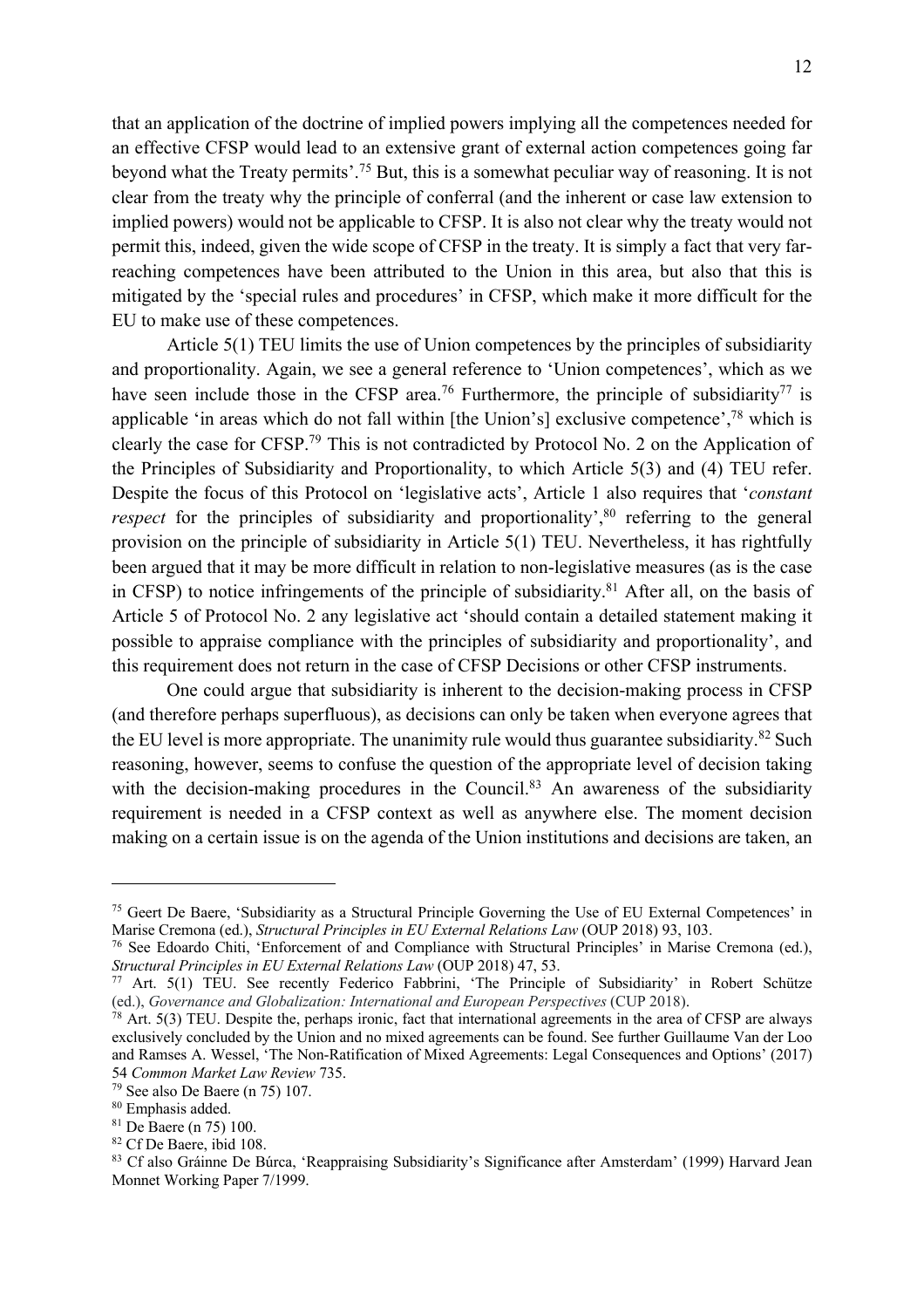EU competence is being used; the decision is binding on the Member States, and there may be consequences for questions of international responsibility.84

As to the principle of proportionality, it was already established that this principle is also to be used 'Union-wide', given the general reference to 'Union competences' in Article 5(1) TEU. The wording used in Article 1 of Protocol No 2. Article 5(4) TEU adds that this principle applies to 'the content and form of Union action', which 'shall not exceed what is necessary to achieve the objectives of the Treaties.<sup>85</sup> The references to 'Union action' and the 'objectives of the Treaties' are quite general and do not seem to exclude any policy area.86 As noted above, however, the scope of the objectives in external relations – as laid down in Articles  $3(5)$  and  $21(3)$  TEU in particular – is very wide. The idea behind the principle of proportionality is not to go beyond what is needed to reach these objectives. With regard to foreign policy measures, however, it is almost impossible to attain objectives such as the preservation of peace or the integration of all countries into the world economy, let alone that it would be easy to use measures to go beyond these objectives.<sup>87</sup> This puts the practical use of the principle of proportionality in the CFSP context into perspective.

# **III. Substantive principles**

While 'structural' principles are thus relevant in the CFSP context, it has to be asked further whether more 'substantive' principles guide action taken under CFSP. Here we find two separate (but closely related) sets of principles: those laid down in international instruments (international law principles) and those that can be found in the EU Treaties themselves (EU law principles).

#### *1. International law principles*

General principles of EU law have not been defined by the treaties. The question, therefore, is how to classify what we may perhaps term 'international law principles' which link EU law and international law. While principles of international law are not by definition general principles of EU law, the fact that a number of them are expressly referred to turns them into principles that are to be taken into account in the EU foreign policy context. While one could argue that these principles are in fact largely procedural in nature (in the sense that they should

<sup>84</sup> See more extensively on the binding nature of CFSP Decisions: Ramses A. Wessel, 'Resisting Legal Facts: Are CFSP Norms as Soft as They Seem?' (2015) 20 *European Foreign Affairs Review* 123; as well as Case C-72/15 *PJSC Rosneft Oil Company v Her Majesty's Treasury et al.* EU:C:2017:236.On questions of responsibility Ramses A. Wessel and Leonhard den Hertogh, 'EU Foreign, Security and Defence Policy: A Competence-Responsibility Gap?' in Malcolm Evans and Panos Koutrakos (eds), *International Responsibility: EU and International Perspectives* (Hart 2013) 339.

<sup>&</sup>lt;sup>85</sup> See on the principle of proportionality Takis Tridimas, 'The Principle of Proportionality' in Robert Schütze and Takis Tridimas (eds), *The Oxford Principles of European Union Law – Volume 1: The European Union Legal Order* (OUP 2018) 243.

<sup>86</sup> Cf Larik (n 36) 181.

<sup>87</sup> Cf Art. 21(2) TEU.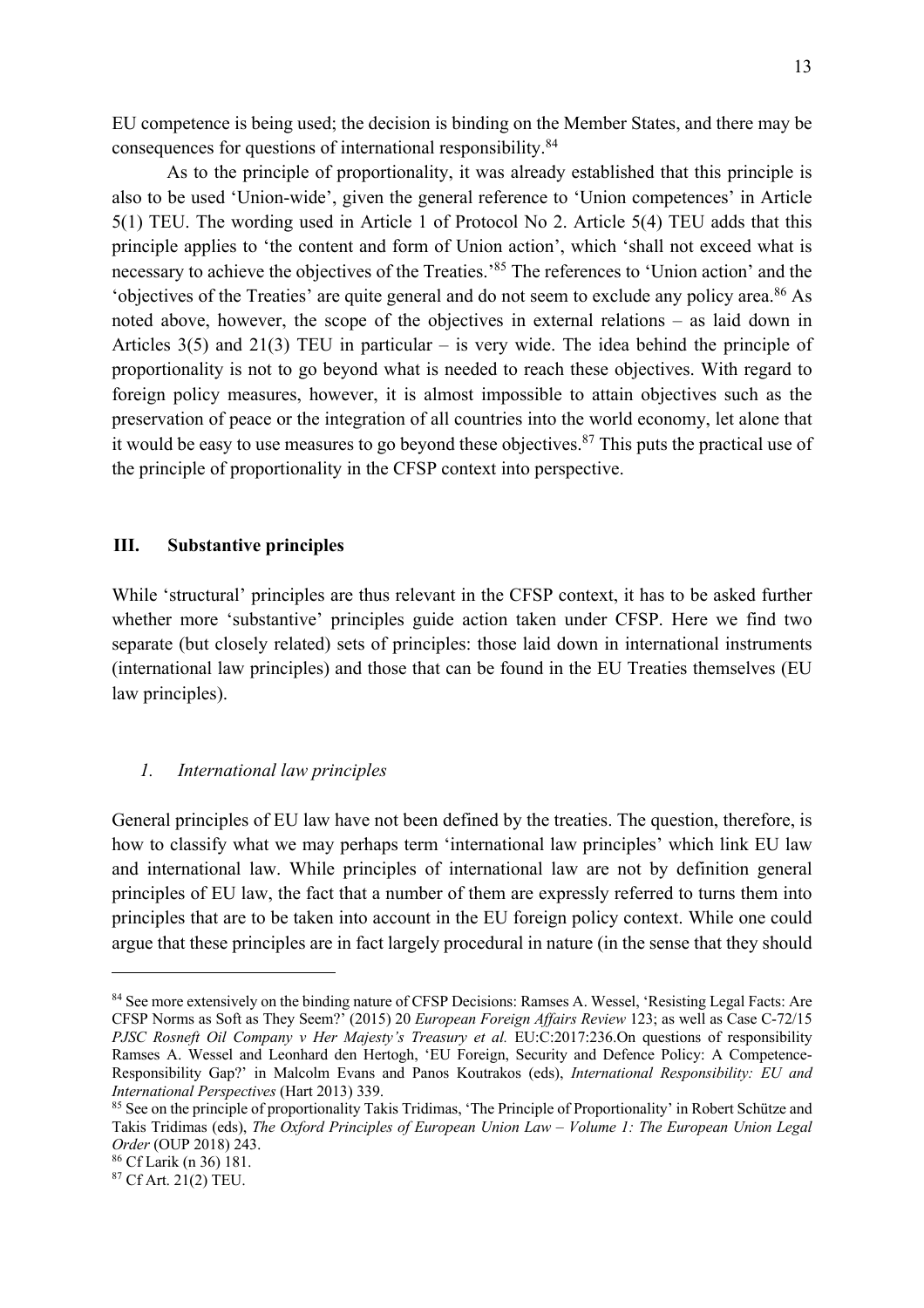be taken into account in EU policies), it is also clear that their main aim is to bring substantive content into the realm of EU law, which forms a reason to address them in the current section.<sup>88</sup> The Treaty text itself refers to international principles first, before addressing EU law principles;<sup>89</sup> already in Article 3(5) TEU 'the principles of the United Nations Charter' are mentioned, in close relation to 'the strict observance and the development of international law'. As this reference is part of the provision on the Union's 'relations with the wider world', the relevance for CFSP is obvious. At the same time, it is difficult to find CFSP output in which the UN principles are expressly mentioned.<sup>90</sup> Also, in scholarly work, the impact of international law principles on CFSP (or on EU external relations in general) seems largely neglected.<sup>91</sup> Yet, the treaty reference is not without meaning as Article 3(5) TEU is phrased in quite mandatory terms: the Union '*shall* contribute to … the development of international law', including the mentioned principles.<sup>92</sup> A similar reference can be found in relation to the Common Security and Defence Policy (CSDP), which is 'an integral part of the common foreign and security policy,' and which is also to be realised 'in accordance with the principles of the United Nations Charter.'93

It goes beyond the scope of this chapter to analyse the extent to which the EU has been successful in living up to these obligations and if and how international principles have indeed guided the Union's external actions.<sup>94</sup> Given the Union's own intentions on the international plane – which generally do not seem contradictory to the UN Charter or international law more broadly – it is not to be expected that these references in the TEU will have a separate restraining effect on the Unions' external action under CFSP.<sup>95</sup> On the contrary, the international law principles may have positively influenced the global ambitions of the Union, as for instance laid down in the 2016 Global Strategy.96

Finally, it is worthwhile noting that also other international agreements than the UN Charter may contain principles that would or could be applicable to CFSP actions. These would be agreements the Union is a party to (or to which the Union considers itself to be bound) and

<sup>88</sup> See more in general Mads Andenas, Malgosia Fitzmaurice, Attila Tanzi and Jan Wouters (eds), *General Principles and the Coherence of International Law* (Brill Nijhoff 2019).

<sup>&</sup>lt;sup>89</sup> Also, the preamble to the TEU already mentions some substantive principles, albeit in a somewhat random fashion: 'the principles of liberty, democracy and respect for human rights and fundamental freedoms and of the rule of law', 'the principle of sustainable development', and 'the principle of subsidiarity'.

<sup>90</sup> Nevertheless, more general references to the United Nations can be found in CFSP Decisions related to or implementing UN Decisions in relation to restrictive measures or other areas. Cf Council Decision 2011/428/CFSP of 18 July 2011 in support of United Nations Office for Disarmament Affairs activities to implement the United Nations Programme of Actions to Prevent, Combat and Eradicate the Illicit Trade in Small Arms and Light Weapons in All Its Aspects, [2011] OJ EU L 188/37.

<sup>&</sup>lt;sup>91</sup> See on the relevance of international principles like good faith in the context of CFSP already Ramses A. Wessel, *The European Union's Foreign and Security Policy: A Legal Institutional Perspective* (Kluwer Law International 1999), ch 5.

<sup>92</sup> Emphasis added.

 $93$  Art. 42(2) TEU.

<sup>94</sup> See more extensively Ramses A. Wessel, 'Flipping the Question: The Reception of EU Law in the International Legal Order' (2016) 35 *Oxford Yearbook of European Law* 533, as well as the reference there to the many studies on 'the EU as a normative actor'.

<sup>&</sup>lt;sup>95</sup> One hypothetical situation may occur when, for instance, the mandate of EU military missions would result in a violation of rules in the UN Charter.

<sup>96</sup> *A Global Strategy for the European Union's Foreign and Security Policy* (2016) http://eeas.europa.eu/archives/docs/top\_stories/pdf/eugs\_review\_web.pdf.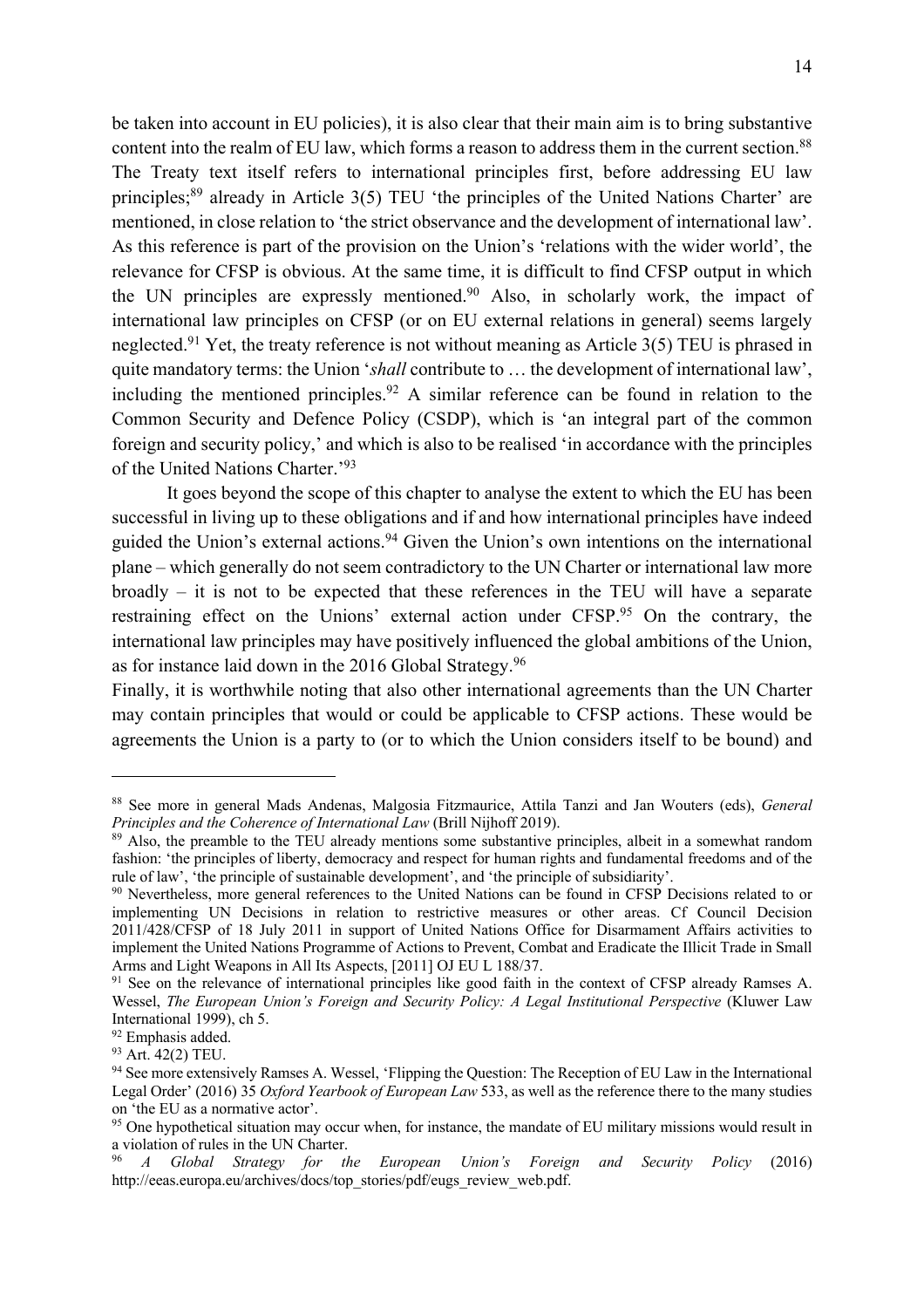would hence limit the options of the EU to decide or act.<sup>97</sup> A very concrete example can be found in the reference of Article 6(3) TEU to fundamental rights, which 'constitute general principles of the Union's law.'98

# *2. EU Law Principles*

A number of substantive EU law principles seem particularly relevant in the CFSP context. Article 21(1) TEU provides that:

'The Union's action on the international scene shall be guided by the principles which have inspired its own creation, development and enlargement, and which it seeks to advance in the wider world: democracy, the rule of law, the universality and indivisibility of human rights and fundamental freedoms, respect for human dignity, the principles of equality and solidarity …'

The least we can say on the basis of this provision, is that these principles should also guide the Union's choices in its foreign and security policy.<sup>99</sup>

It is interesting to note that the mentioned principles in this provision should guide 'the Union's *action* on the international scene'. While this does seem to imply that they are merely meant to function as procedural requirements in the framework of external action, $100$  one could argue that, also in a substantive sense, the principles are meant to influence the content of EU's external policies and that policies or international agreements which would clearly infringe the mentioned principles would violate provisions such as Article 21 TEU. 101

In some instances, principles binding the Union have been spelt out in more detail. Thus, for instance, the principle of equality, which according to Article 9 TEU applies in '*all its activities*'.102 The wording suggests a Union-wide application and including possible effects of CFSP decisions or actions on EU citizens. In other contexts, principles are not called 'principles' in the EU treaties, despite these having the same effect. An example is the principle

<sup>&</sup>lt;sup>97</sup> Of the many publications on the effects of international law on the EU legal order, see for instance the special section on 'EU Law and Public International Law: Co-Implication, Embeddedness and Interdependency' (2016) edited by Violeta Morena-Lax and Paul Gragl in *Yearbook of European Law*; as well as Enzo Cannizzaro, Paolo Palchetti and Ramses A. Wessel (eds), *International Law as Law of the European Union* (Martinus Nijhoff Publishers 2011).

<sup>&</sup>lt;sup>98</sup> Emphasis added.

<sup>&</sup>lt;sup>99</sup> Cf also Peter Van Elsuwege, 'The Duty of Sincere Cooperation and its Implications for Autonomous Member State Action in the Field of External Relations' in Marton Varju (ed.), *Between Compliance and Particularism: Member State Interests and European Union Law* (Springer 2018) 283; as well as references by the Court to the applicability of the principle of the rules of law in a CFSP context: Case C-455/14 P *H. v Council* EU:C:2016:569, para. 41; *Rosneft Oil Company* (n 84) para. 72.

<sup>100</sup> As, e.g., argued by Vianello (n 19). Having said that, this is a very interesting and extensive analysis of the function of the rule of law in external action.

<sup>101</sup> Cf Estrada Cañamares (n 31) 260, in relation to the protection of human rights.

<sup>102</sup> Emphasis added.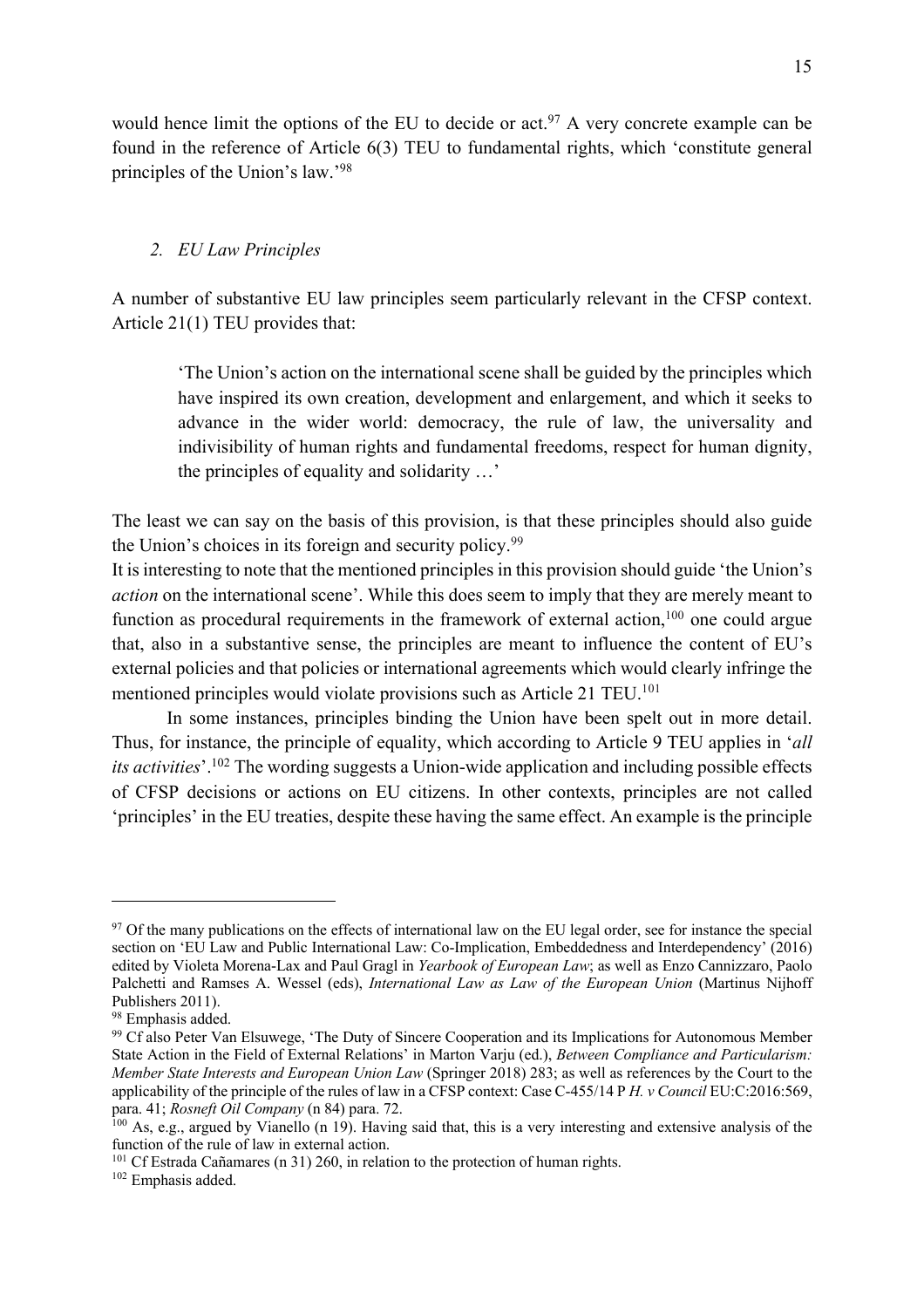of transparency in Article 11 TEU,<sup>103</sup> which calls on the institutions to 'give citizens and representative associations the opportunity to make known and publicly exchange their views in all areas of Union action' and to 'maintain an open, transparent and regular dialogue with representative associations and civil society'. The principle of transparency is generally believed to apply to CFSP.<sup>104</sup> A general limitation, however, may result from the fact that 'legislation' (or at least the 'legislative procedure') is excluded in the CFSP105 which limits the use of some aspects of this principle.<sup>106</sup> Similarly, the protection of personal data in Article  $16(1)$  TFEU is another rule applicable to CFSP.<sup>107</sup>

### **IV. The Enforcement of General Principles in CFSP**

A final question concerns the enforcement of general principles in a CFSP context. For the more theoretical debate on whether and to what extent (general) principles are fit and meant to be enforced at all, we refer to the first chapter in this volume.<sup>108</sup>

Despite our general findings that the various EU principles are applicable in a CFSP context, equal application does not automatically lead to equal enforcement possibilities. While

<sup>&</sup>lt;sup>103</sup> See for instance Päivi Leino, 'The Principle of Transparency in EU External Relations Law: Does Diplomatic Secrecy Stand a Chance of Surviving the Age of Twitter?' in Marise Cremona (ed.), *Structural Principles in EU External Relations Law* (OUP 2018) 201.

<sup>104</sup> Ibid; Chiti (n 76) 55. Currently, the preamble (para. 7) of Regulation 1049/2001/EC of the European Parliament and of the Council (OJ 2001 L 145/43) already makes it clear that the right of access also applies to documents related to the CFSP as Regulation 1949/2001 applies to 'all documents held by an institution, that is to say, documents drawn up or received by it and in its possession, in all areas of activity of the European Union' (Article 2(3)). Council security rules for protection EU classified information also include documents held by the EEAS (Council Decision 2013/488/EU of 23 September 2013; [2013] OJ L274/1. Art. 11 of the EEAS Decision states that Regulation 1049/2001 is also applicable to the EEAS. In addition, Decision 2011/C 243/08 of the High Representative, OJ 2011 C 243/16, implements access to documents for the EEAS. The Decision provides that the right of access to EEAS documents will operate 'according to the principles, conditions and limits' laid down in Regulation 1049/2001. See also Cremona (n 1).

<sup>105</sup> Art. 31(1) TEU.

<sup>106</sup> Cf Art. 15(2) TFEU.

<sup>&</sup>lt;sup>107</sup> Cremona, 'Constitutional Architecture' (n 1) 9. Cremona points to the fact that Art. 16(2) establishes the legal basis for adopting rules on data protection, and that these rules are to operate 'without prejudice' to the specific rules for the CFSP/CSDP laid down according to the terms of Art. 39 TEU a provision which, in turn, does not exempt the CFSP from data protection. See also Art. 8, Charter of Fundamental Rights.

<sup>&</sup>lt;sup>108</sup> Cf also Von Bogdandy (n 10) 103: '[t]he qualification as principle as such does not trigger specific legal consequences'.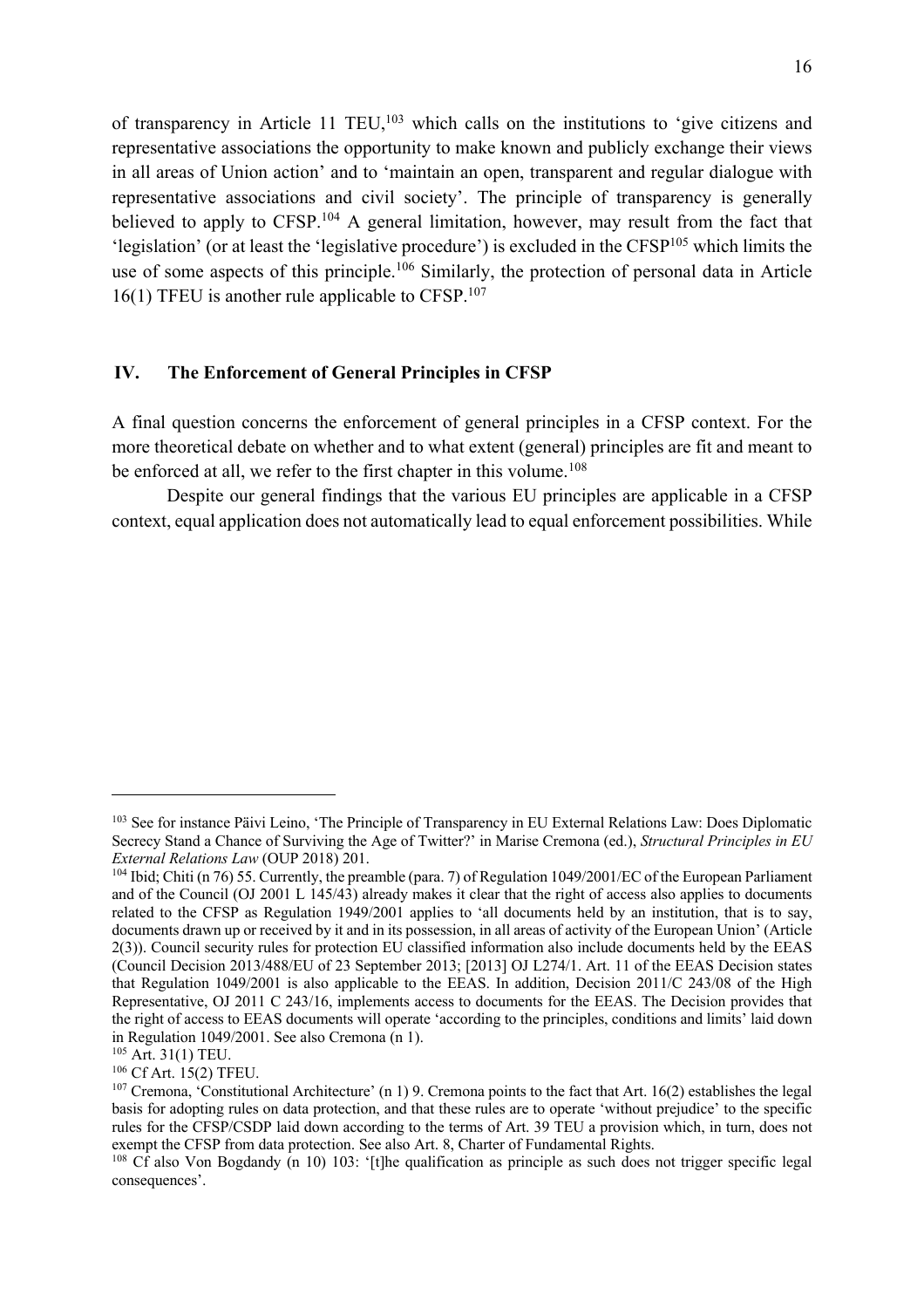this is not the place to repeat the extensive analyses of the role of the Court in CFSP,109 it is important to underline that despite a persistent view in legal doctrine, the CJEU has a clear role in relation to CFSP. Recent cases suggest that they primarily seem to be about an application of more general rules and principles to a CFSP context. Thus, one could say that the Court (merely) underlines a Union-wide application of, *inter alia*, principles on role of the European Parliament in the procedure to conclude international agreements,<sup>110</sup> legal protection by the different EU and/or national courts, $111$  regulations for (seconded) staff to EU bodies and missions, $^{112}$  or of rules on public procurement. $^{113}$  It could, therefore, be concluded that, EU principles (both structural and substantive) have been used as tools by the Court to extend its jurisdiction to the CFSP area to ensure, for instance, basic elements of the rule of law. At the same time, the still relatively limited role of the Court in the CFSP<sup>114</sup> also limits the Court's possibilities to enforce certain EU principles in that context. Thus, it remains difficult, for instance, to make sure that Member States live up to the principle of loyalty as described above. However, monitoring and enforcement of principles in the CFSP, is not only in the hands of the Court, but also a task of other institutions.115 Thus, in the light of the *Mauritius* and *Tanzania* cases,<sup>116</sup> it has been argued that 'Article 4(3) and 24 TEU can ... be regarded as establishing a general mandate also for the Parliament to monitor that the Member States, acting through the Council or in their own name, indeed live up to the spirit of loyalty across all the EU's external policies'.<sup>117</sup> Also, more generally '[a]s enforcement mechanisms, both administrative control and judicial review may be used to directly enforce a structural principle'. 118

<sup>109</sup> See, most notably Hillion (n 23) and Christophe Hillion, 'Decentralised Integration? Fundamental Rights Protection in the EU Common Foreign and Security Policy' (2016) 1 *European Papers* 55; Christina Eckes, 'Common Foreign and Security Policy: The Consequences of the Court's Extended Jurisdiction' (2016) 22 *European Law Journal* 492; Graham Butler, 'The Coming of Age of the Court's Jurisdiction in the Common Foreign and Security Policy' (2017) 13 *European Constitutional Law Review* 673; Marise Cremona, 'Effective Judicial Review is of the Essence of the Rule of Law: Challenging Common Foreign and Security Policy Measures before the Court of Justice' (2017) 2 *European Papers* 671; Panos Koutrakos, 'Judicial Review in the EU's Common Foreign and Security Policy' (2018) 67 *International and Comparative Law Quarterly* 1; Christophe Hillion and Ramses A. Wessel, 'The Good, the Bad and the Ugly: Three Levels of Judicial Control over the CFSP', in Steven Blockmans and Panos Koutrakos (eds), *Research Handbook on EU Common Foreign and Security Policy* (Edward Elgar 2018) 65; Joni Heliskoski, 'Made in Luxembourg: the Fabrication of the Law on Jurisdiction of the Court of Justice of the European Union in the Field of the Common Foreign and Security Policy' (2018) 2 *Europe and the World: A Law Review*, 1.

<sup>110</sup> See also *Parliament v Council* (n 51); Case C-658/11, *European Parliament v Council* (*Mauritius Agreement*); and *Tanzania* (n 47).

<sup>&</sup>lt;sup>111</sup> *Rosneft* (n 84) para. 75: '[s]ince the purpose of the procedure that enables the Court to give preliminary rulings is to ensure that in the interpretation and application of the Treaties the law is observed, in accordance with the duty assigned to the Court under Article 19(1) TEU, it would be contrary to the objectives of that provision and to the principle of effective judicial protection to adopt a strict interpretation of the jurisdiction conferred on the Court by the second paragraph of Article 275 TFEU, to which reference is made by Article 24(1) TEU.'

<sup>112</sup> Case C-455/14P *H v Council* ECLI:EU:C:2016:569.

<sup>113</sup> Case C-439/13P *Elitaliana* ECLI:EU:C:2015:753.

<sup>114</sup> Cf Opinion 2/13, para. 252: 'certain acts adopted in the context of the CFSP fall outside the ambit of judicial review by the Court of Justice'. See more extensively on the judicial gaps: Hillion and Wessel, 'The Good' (n 109).<br><sup>115</sup> Art. 24(3) and 26(2) TEU.

<sup>&</sup>lt;sup>116</sup> See *Mauritius Agreement* (n 110) and *Tanzania* (n 47).

<sup>117</sup> Larik (n 36) 188.

<sup>118</sup> Chiti (n 76) 52.